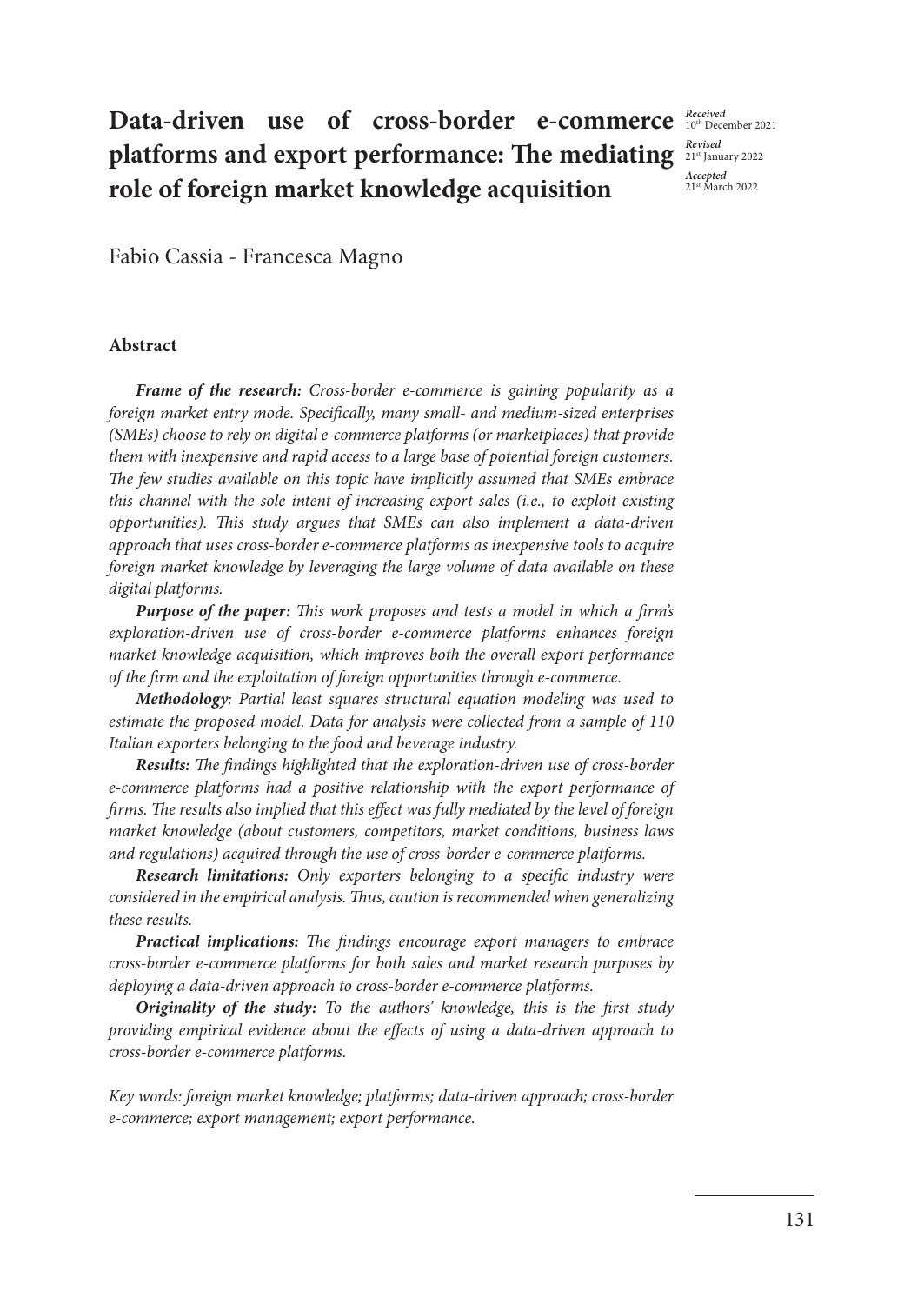#### sinergie italian journal of mana **1. Introduction**

Vol. 40, Issue 1, 2022

The use of cross-border e-commerce as a foreign market entry mode is gaining momentum among exporters (Hånell *et al.*, 2020; Tolstoy *et al.*, 2021). The United Nations Conference on Trade and Development estimated that business-to-consumer cross-border e-commerce accounted for USD 440 billion in 2019 (UNCTAD, 2021). Specifically, many smalland medium-sized exporters are captivated by cross-border e-commerce through digital e-commerce platforms or marketplaces (e.g., Amazon, eBay, and Eataly) (Matarazzo *et al.*, 2020a; Qi *et al.*, 2020). Such platforms give exporters inexpensive and rapid access to a large base of potential foreign customers and support the exportation process by providing multiple services, such as international logistics and electronic payment services (Qi *et al.*, 2020). Moreover, they provide access to a large amount of data about customers' attitudes and purchasing behaviors (Gnizy, 2019). Despite the relevance of this phenomenon, the few studies that have examined the use of cross-border e-commerce platforms have implicitly assumed that small- and medium-sized enterprises (SMEs) embrace this channel with the sole intent of increasing export sales without considering the benefits of big data on foreign customers and markets being available (Chen *et al.*, 2020).

Given the limited effort required to begin exporting through digital e-commerce platforms, SMEs can also use them as an inexpensive tool to collect foreign market knowledge, including the development of qualitative and quantitative understandings of the demand for their products (Goldman *et al.*, 2021). In other words, SMEs can opt for a datadriven approach to cross-border e-commerce platforms and use such platforms to exploit existing opportunities (i.e., increasing sales), explore foreign markets, and gain foreign market knowledge to improve export strategies (Samiee, 2020). Interestingly, recent work about e-commerce firms has suggested that an optimal balance between market knowledge exploration and exploitation is key to organizational learning and overall success (Andrews and Smits, 2021). Specifically, research about e-tailers has assessed that the interaction between exploitation and organizational learning positively affects firm performance (Dhir and Dhir, 2018). However, the extant research has not studied the effects of the exploitationand exploration-driven uses of cross-border e-commerce platforms on export performance.

The present work addresses the aforementioned gap by proposing and testing a model in which a firm's exploration-driven use of cross-border e-commerce platforms enhances foreign market knowledge acquisition, which improves both the overall export performance of the firm and the exploitation of foreign opportunities through e-commerce. The model was tested using a sample of Italian small- and medium-sized exporters. Over the last few years, the number of Italian SMEs adopting crossborder e-commerce has been growing (Bertoli, 2017). This trend has been fostered by specific policies of the Italian Trade Agency (i.e., the Italian Trade Promotion Organization), which has signed agreements with 32 e-commerce platforms in 31 countries to facilitate access to cross-border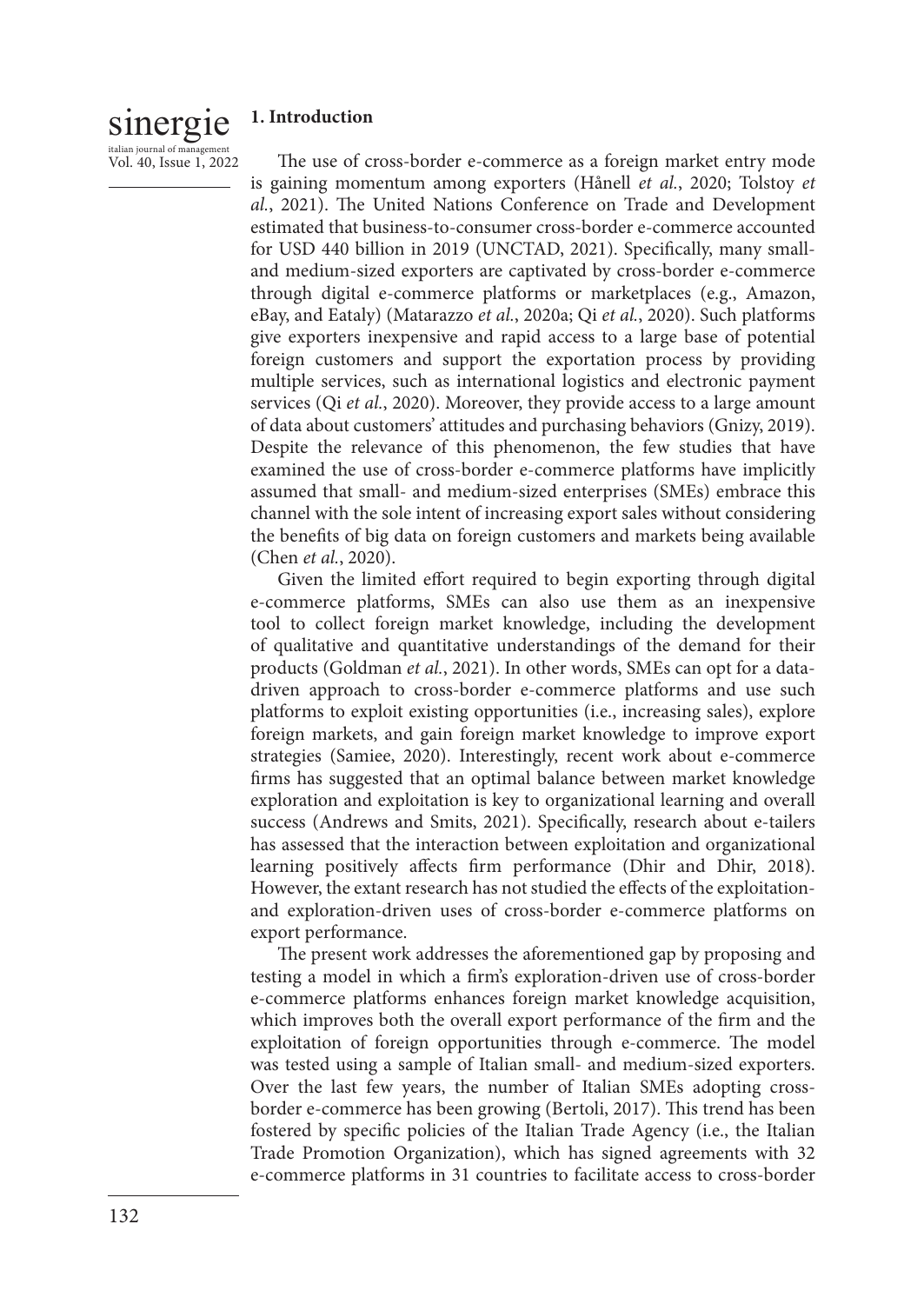(the second most important business-to-consumer industry for Italian  $P_{\text{performance: The}}$ cross-border e-commerce (Italian Trade Agency, 2021)), which have added mediating role of foreign this new entry mode (i.e., cross-border e-commerce platforms) to their acquisition e-commerce by Italian SMEs (Italian Trade Agency, 2021). In this study, we specifically considered exporters from the food and beverage industry traditional offline entry modes that were largely based on relationships with importers and distributors.

**Fabio Cassia Francesca Magno** Data-driven use of cross-border e-commerce performance: The market knowledge

Therefore, this study offers new insights about foreign market knowledge acquisition through a data-driven approach to cross-border e-commerce platforms. The international business and marketing literature has widely shown that the outcomes of the internationalization process of a firm largely depend on the firm's ability to accumulate foreign market knowledge and use it to inform market strategies (Fletcher *et al.*, 2013). However, even the most recent studies about digital technologies and foreign market knowledge (Ghauri *et al.*, 2021), despite having introduced the idea of "international digital platform orientation" to collect customer data (Akter *et al.*, 2021), have yet to empirically examine the effects of the data-driven use of cross-border e-commerce platforms to gain foreign market knowledge and its effects on export performance.

The results of this study also provide export managers with practical evidence about the different purposes that cross-border e-commerce platform use may serve, specifically regarding the collection of knowledge, while highlighting the effects on the overall export performance. Specifically, the findings of this research urge export managers to approach this entry mode not only as an additional channel to increase sales but also as a data-driven opportunity to gain and strengthen their foreign market knowledge.

### **2. Theoretical background and research hypotheses**

### *2.1 Theoretical background*

Foreign market knowledge acquisition has received strong consideration in international business and international marketing theories to explain the outcomes of the internationalization process of firms. However, while the conceptual explanations of foreign market knowledge acquisition have evolved over time, the role of cross-border e-commerce platforms has not yet been considered. The early conceptualizations developed by the Uppsala School emphasized the role of experiential knowledge, which is the knowledge that is gradually obtained only through personal experience in managing foreign operations (Johanson and Vahlne, 1977; Johanson and Wiedersheim-Paul, 1975). On the contrary, subsequent studies found that early and rapidly internationalizing firms that were driven by their entrepreneurial orientation quickly accumulated foreign market knowledge by accessing relationships networks (Casillas *et al.*, 2015; Cavusgil and Knight, 2015; Oviatt and McDougall, 1994; Zhou, 2007). More recent research has highlighted the role of new digital technologies in enabling firms to easily acquire foreign market knowledge, such as by interacting with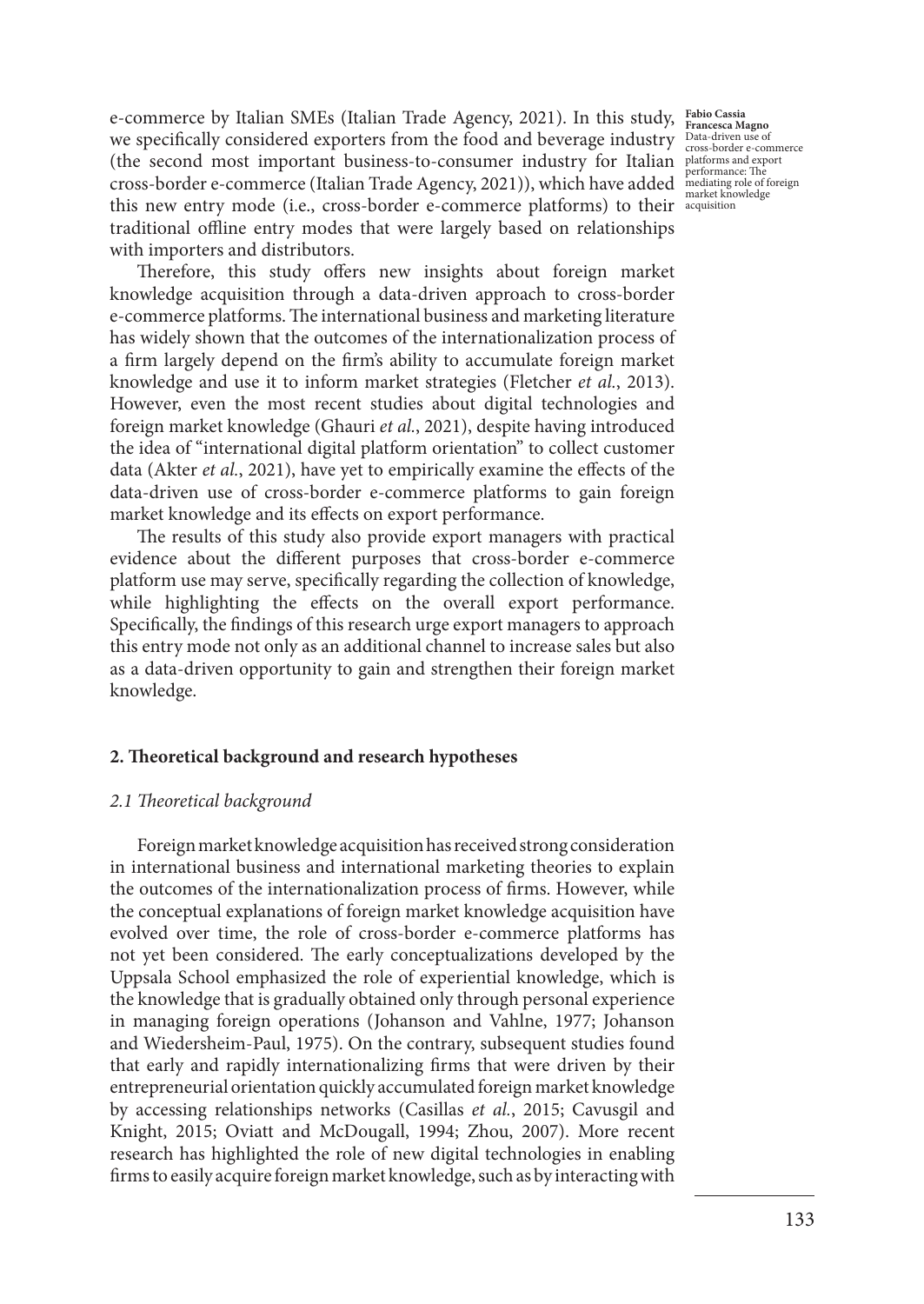## sinergie italian journal of manag

Vol. 40, Issue 1, 2022

online communities through social media (Ghauri *et al.*, 2021; Katsikeas *et al.*, 2020). As a result, the new internet-based communication technologies "enable businesses to identify and exploit market opportunities faster and across wider geographic areas than was previously possible" (Watson IV *et al.*, 2018, p. 43). Specifically, recent research about data-rich environments in international business has suggested that digital platforms enable firms to collect a large amount of customers' transactional data and proposed that "data-driven digital platform orientation" in international marketing can enhance the international performance of a firm (Akter *et al.*, 2021). Nonetheless, even these contemporary studies have yet to empirically evaluate the effects of using cross-border e-commerce platforms for exploration purposes to gain foreign market knowledge.

The few available works on cross-border e-commerce have considered it as an entry mode only for exploitation but not for exploration purposes (Chen *et al.*, 2020). According to the debate on ambidexterity in the international business domain, firms must combine exploration and exploitation endeavors to successfully operate in international markets (Zhou *et al.*, 2020). The formation and exploitation of opportunities across borders are also at the core of international entrepreneurship, which represents a key field in the current international business literature (Zucchella, 2021). The exploration-exploitation perspective can be applied to multiple domains (Voss and Voss, 2013). In this paper, we focus on the market domain, which includes the exploration of new market/customer knowledge and the exploitation of existing market/customer knowledge (Voss and Voss, 2013). Hence, the concept of exploitation indicates the tendency of firms to capitalize on their existing resources and capabilities (Christofi *et al.*, 2021) to capture value from existing foreign market/customer knowledge (Zhou *et al.*, 2020). The concept of exploration encompasses firms' efforts to innovate their existing resources and capabilities (Christofi *et al.*, 2021) and specifically to identify new opportunities to create value through new foreign market/customer knowledge (Zhou *et al.*, 2020).

Available studies on cross-border e-commerce have explicitly or implicitly considered cross-border e-commerce as an entry mode added by exporters to their existing offline entry modes (mainly through importers and distributors) to boost the exploitation of sales opportunities in foreign markets (Cassia and Magno, 2021; Elia *et al.*, 2021). This view is also consistent with the arguments brought forward by Samiee (2020), who suggested that current exporters are more likely to benefit from this export model to expand their export sales. Current definitions of cross-border e-commerce focus on the exploitation of sales opportunities in foreign markets. For example, according to an official study by the European Commission, "the term 'cross-border e-commerce' defines international online trade. It entails the sale or purchase of products on the internet across national borders" (European Commission, 2019).

Consistent with the cited prior works, this study only considered firms that adopted cross-border e-commerce as an additional entry mode to their existing offline entry modes. However, contrary to the cited work, we embraced a data-driven view of cross-border e-commerce platforms (Akter *et al.*, 2021) and suggest that this may serve not only to boost sales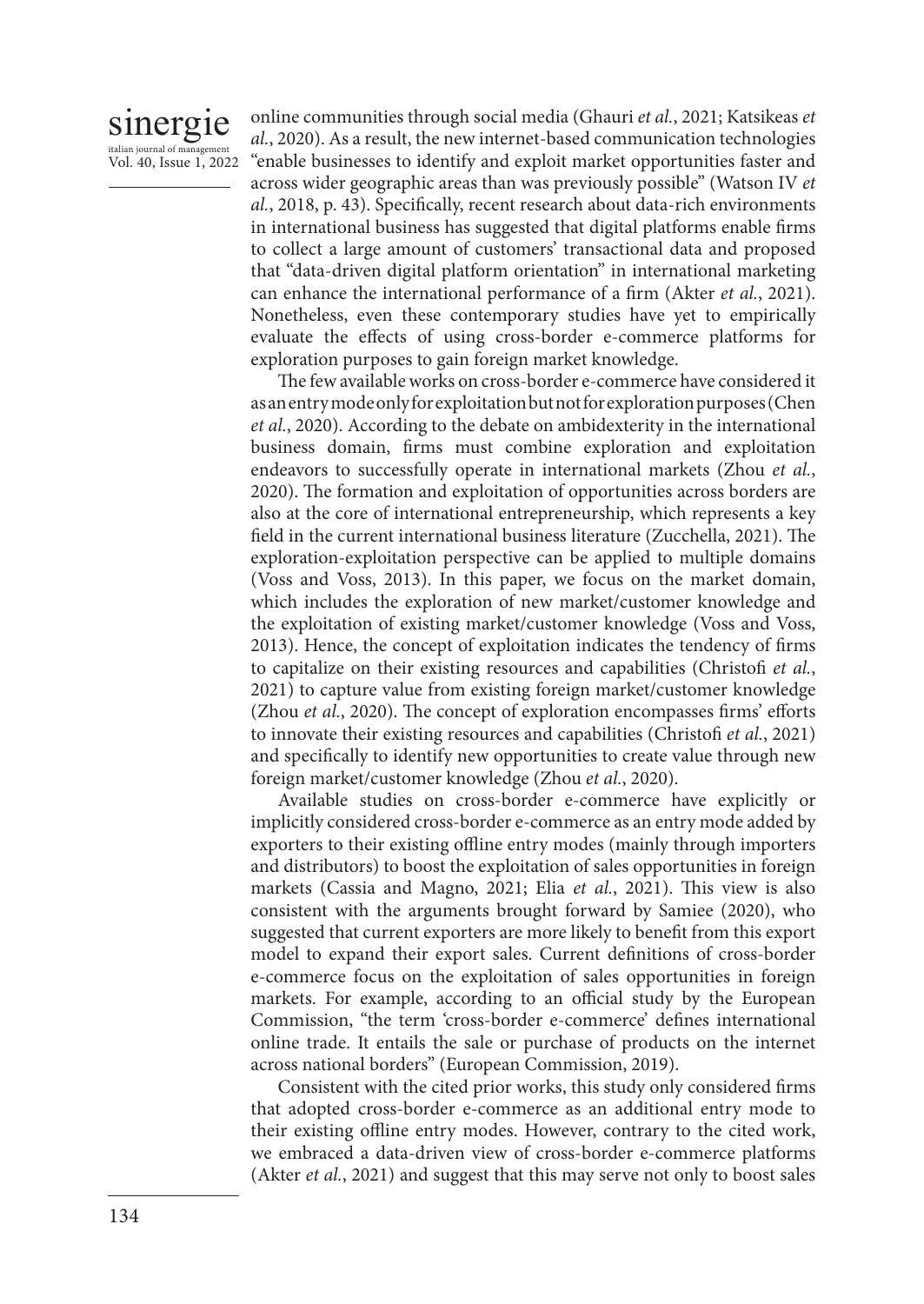(exploitation) but also as a tool to enhance foreign market knowledge **Fabio Cassia** (exploration) to improve exporters' overall export strategies. On this point **Francesca Magno** Data-driven use of cross-border e-commerce research about data-driven contexts has shown that data-driven knowledge slatforms and export can provide higher benefits to traditional firms than to pure online and  $\frac{p}{m}$  reformance: The content technological firms, because it enables their managers to take decisions acquisition based on evidence instead of intuition (Ferraris *et al.*, 2019).

Cross-border e-commerce platforms (e.g., Amazon, JD.com, and Alibaba) have dramatically reduced the investment required to start cross-border e-commerce when compared to exporters establishing their own e-commerce websites. Such platforms facilitate transactions between exporters and foreign customers in multiple ways by reducing exporters' costs of searching for customers and by increasing customers' trust in exporters' products and reliability (Qi *et al.*, 2020). Additionally, beyond providing access to a large base of potential customers, the most established platforms provide multiple services such as international logistics (including warehousing and rapid deliveries) and electronic payment services, which make cross-border e-commerce easily accessible to SMEs (Wang *et al.*, 2020).

Furthermore, cross-border e-commerce platforms enable more efficient information flows among the actors involved, so that "through communication with customers […] companies can obtain targeted, content-specific and valuable market information" (Wang *et al.*, 2020, p. 74). Market knowledge is further strengthened by product reviews, recommendations posted by customers on the platforms, and the real-time analytics that platforms make available to exporters. For example, through its Seller Central (an online dashboard), Amazon provides merchants with multiple analytics and reports to evaluate their performance, which includes data on product views, the products most frequently purchased on the same day that Amazon customers viewed (but did not purchase) the merchants' products, and demographics reports on merchants' customers<sup>1</sup>. Therefore, the use of cross-border e-commerce platforms can provide exporters not only with sales opportunities but also with easy access to big data about the market and customers' attitudes and purchase behaviors, which can enhance export strategies (Akter *et al.*, 2021). Available research specifically addressing data-driven environments corroborates this view, as it has highlighted that data-driven knowledge can positively affect firm performance by improving the quality of managerial decisions (Ferraris *et al.*, 2019; Lestari *et al.*, 2020).

 By drawing on these arguments, the present paper suggests a model (Figure 1) in which the motivations for using cross-border e-commerce platforms are distinguished between exploration purposes ("Explorationdriven use of cross-border e-commerce platforms") and exploitation purposes ("Exploitation-driven use of cross-border e-commerce platforms"). Additionally, the model suggests that the explorationdriven use of cross-border e-commerce platforms has a positive effect

Some of these analytics are only available in some markets. A detailed description of the mentioned metrics and all of the other metrics and reports made available to merchants can be found at the website https://sellercentral. amazon.com/.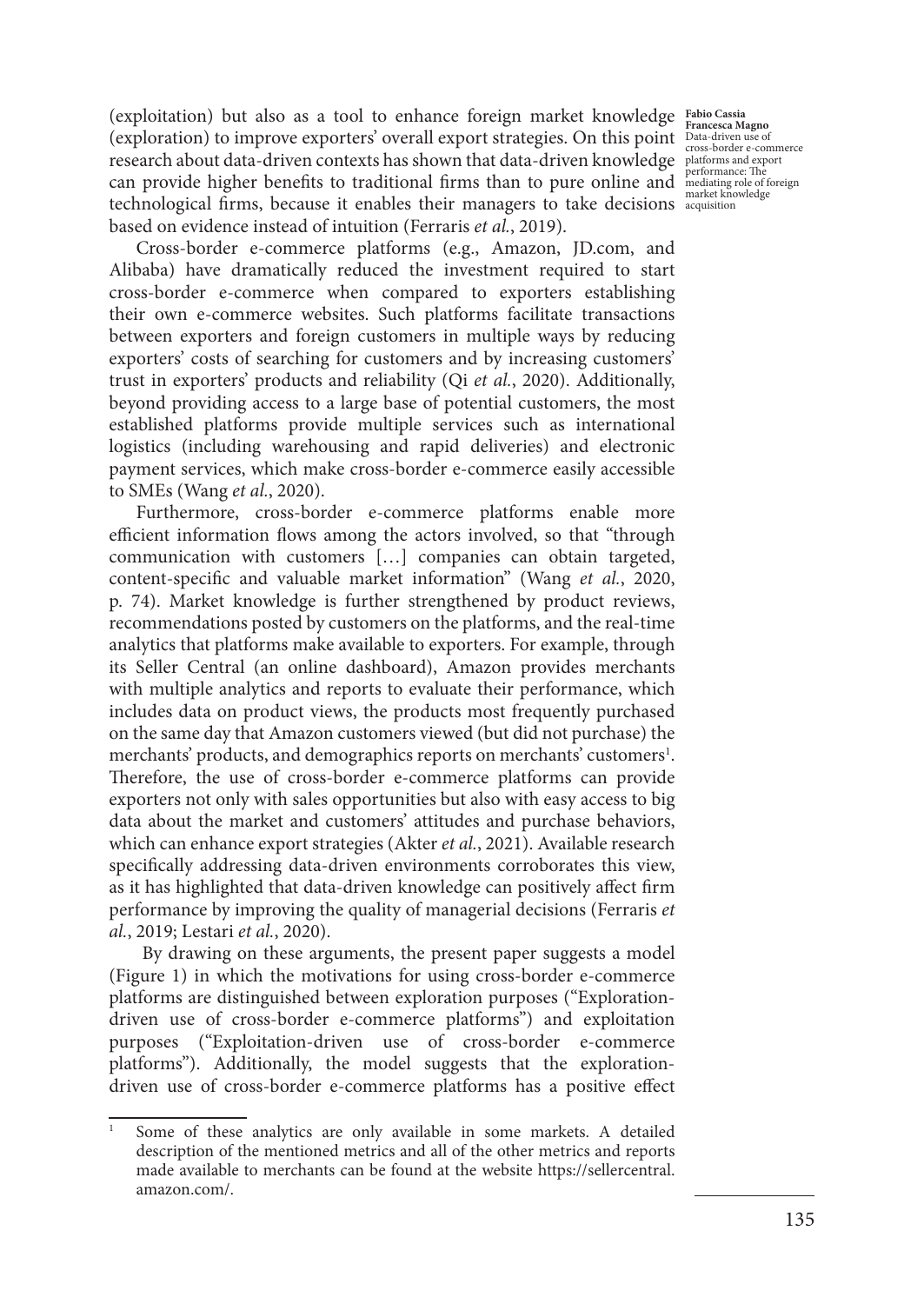

on the overall export performance of the firm and that this effect is fully mediated by foreign market knowledge acquisition (H1, H2, and H3). Moreover, foreign market knowledge acquisition positively influences the exploitation-driven use of cross-border e-commerce platforms (H4). Finally, the exploitation-driven use of cross-border e-commerce platforms has a non-linear (inverted U-shaped) effect on the overall export performance of the firm (H5). Hereafter, the hypotheses are presented in detail.





\*Control variables: firm size (number of employees); international experience of the firm (number of years).

Source: Authors' elaboration.

### *2.2 Research hypotheses*

As argued by Samiee (2020), it is self-evident that when firms gain experience in selling internationally via the internet, they also collect greater knowledge about host markets. However, the rationale behind our model is more specific since we considered the extent to which an exporter intentionally deploys a data-driven approach to cross-border e-commerce platforms from the beginning while also using these platforms as a way to collect foreign market knowledge (i.e., "exploration-driven use of cross-border e-commerce platforms" in the model). Thus, we focused on a deliberate orientation to data-driven knowledge management (Chen *et al.*, 2022). Specifically, following the established conceptualizations, in this paper foreign market knowledge is defined as the business knowledge "pertaining to customers, competitors and market conditions in particular foreign markets" (Zhou, 2007, p. 282). Due to the low cost and effort involved in accessing foreign markets when using crossborder e-commerce platforms, as well as the large amount of data about customers that such platforms make available (Gnizy, 2019), exporters can (also) use this entry mode as an inexpensive alternative to other market research techniques in order to identify new opportunities (i.e., new appealing segments or markets). Therefore, we posit that the more intense the exporters' exploration-driven attitude, the stronger their acquisition of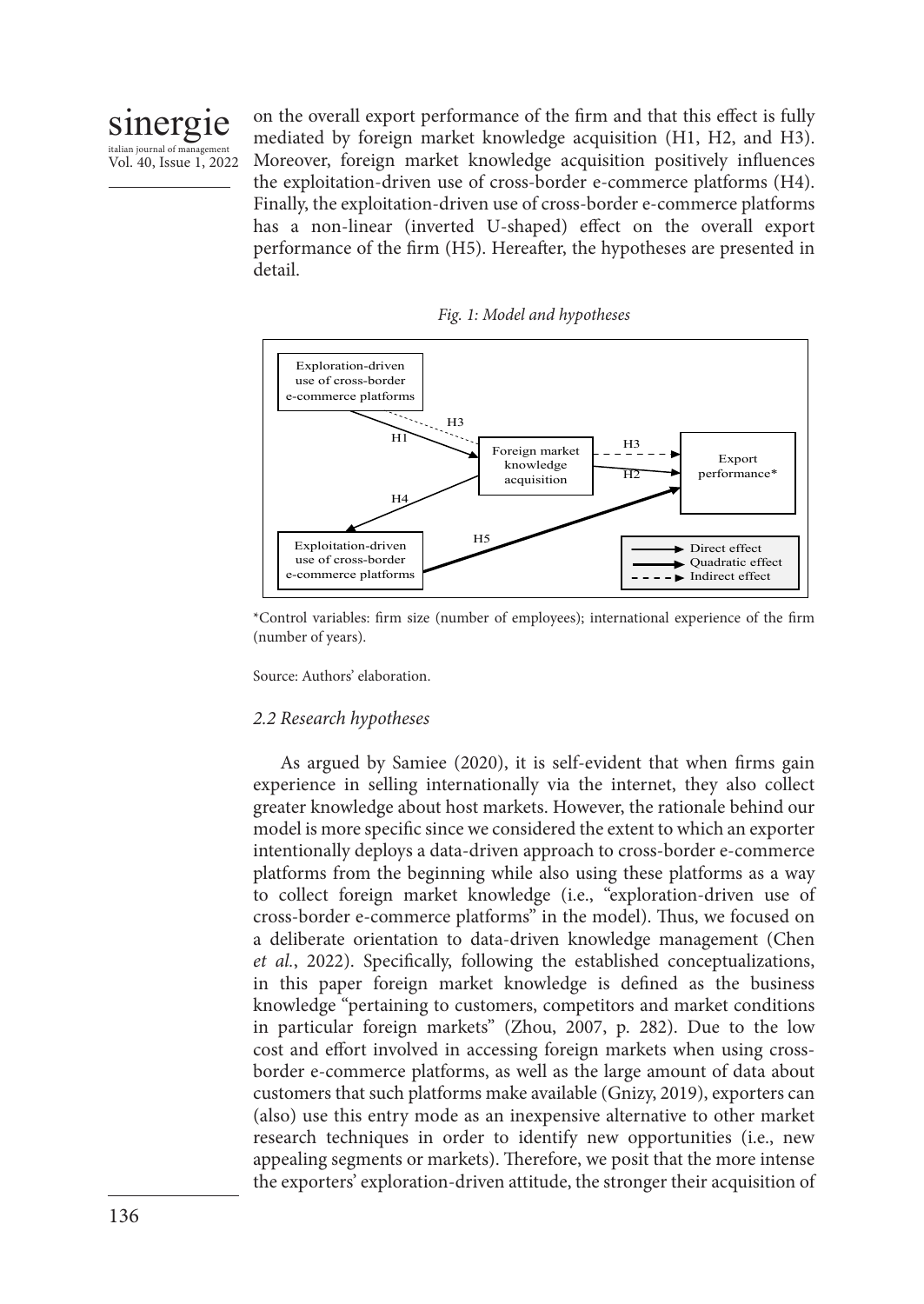foreign market knowledge from the data, information, and reports available **Fabio Cassia** through e-commerce platforms. In summary, we hypothesized that that:

*H1. The exploration-driven use of cross-border e-commerce platforms has* splatforms and export *a positive effect on foreign market knowledge acquisition.*

A number of studies have provided rich evidence of the effects of knowledge acquisition on the international performance of a firm (Zahoor and Al-Tabbaa, 2021). This work considers a specific type of performanceexport performance-that has been examined from multiple perspectives encompassing financial and strategic evaluations as well as exporters' satisfaction (Madsen and Moen, 2018; Stoian *et al.*, 2011; Zou *et al.*, 1998). In this study, we adopted the financial perspective and followed the well-established EXPERF scale, which considers exporters' evaluation of their export venture sales, profitability, and growth (Zou *et al.*, 1998). Prior research has extensively demonstrated the existence of positive relationships between the foreign market knowledge acquired by a firm and its export performance (Haahti *et al.*, 2005; Sousa *et al.*, 2008). Therefore, we hypothesized that:

### *H2. Foreign market knowledge acquisition has a positive effect on export performance.*

To gain a comprehensive understanding of the effect of the explorationdriven use of cross-border e-commerce platforms on export performance, the model hypothesized the existence of an indirect relationship mediated by foreign market knowledge acquisition (Figure 1). In other words, this study suggests that the exploration-driven use of cross-border e-commerce platforms has a positive effect on foreign market knowledge acquisition (as posited in H1) and, in turn, foreign market knowledge acquisition has a positive effect on export performance (as posited by H2). However, we claim that the exploration-driven use of cross-border e-commerce platforms does not directly affect export performance. The few available studies hypothesizing the direct effects of exploration on export performance have reported mixed findings. For example, while Yan *et al.* (2021) found a positive effect, while Lisboa *et al.* (2013) registered a weak negative effect. Interestingly, to explain the (unexpected) negative relationships, Lisboa *et al.* (2013, p. 225) argued that exploration "requires significant cash flow" and thus negatively impacts export performance. The generalizability of these findings to cross-border e-commerce through platforms is questionable because-as previously mentioned-exporters incur relatively low costs to access these platforms and the big data available through them. More importantly, we argue that the mixed and unexpected findings regarding the direct relationship between exploration and export performance is explained by the fact that the systematic influence of the mediator (i.e., foreign market knowledge acquisition) has not been accounted for (Hair *et al.*, 2017). Therefore, by also drawing on the direct effects presented in H1 and H2, we hypothesized that:

*H3. The exploration-driven use of cross-border e-commerce platforms has a positive effect on export performance and this effect is fully mediated by foreign market knowledge acquisition.*

**Francesca Magno** Data-driven use of cross-border e-commerce performance: The mediating role of foreign market knowledge acquisition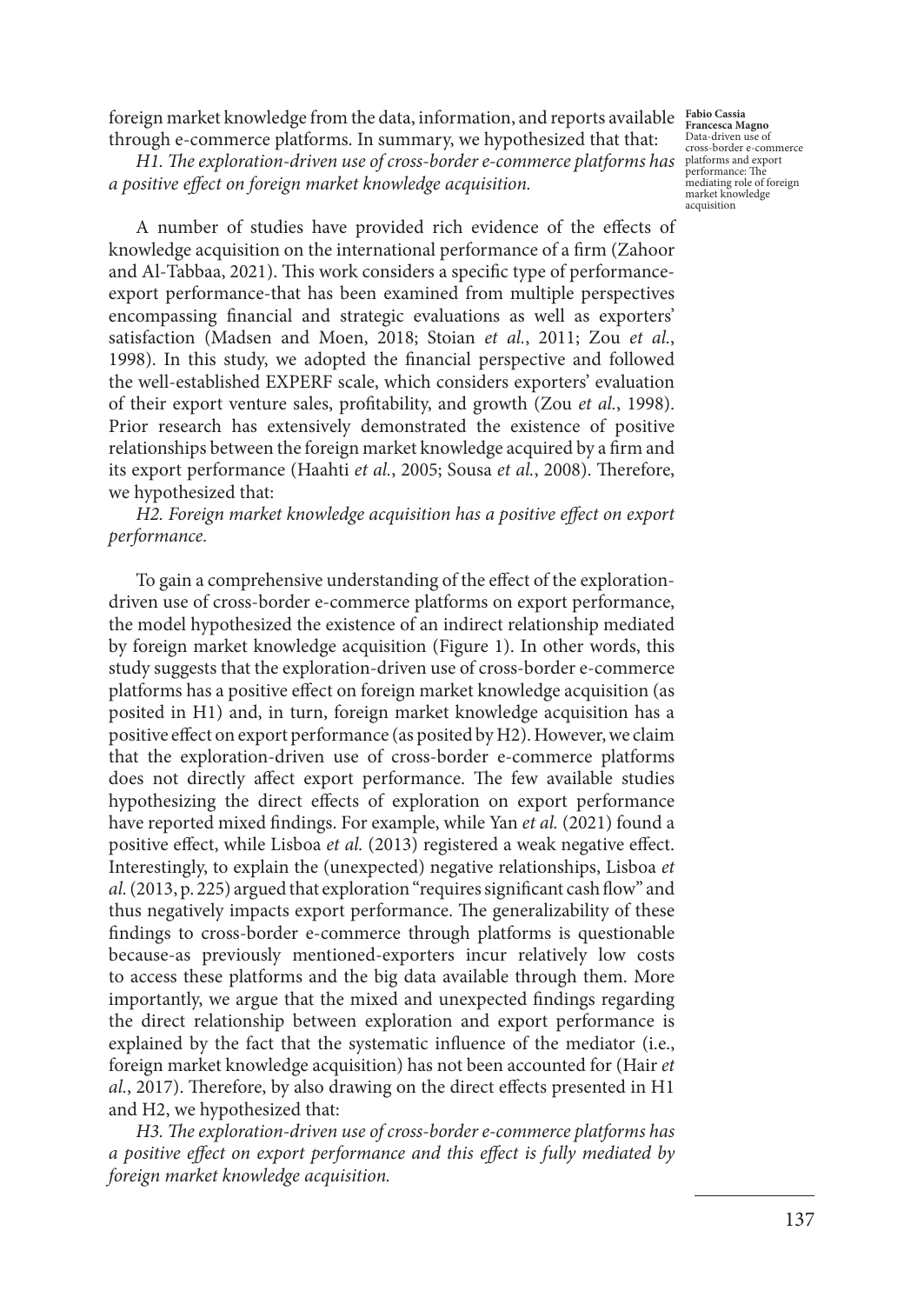### sinergie italian journal of manageme

Vol. 40, Issue 1, 2022 markets) that can be exploited through cross-border e-commerce (Lisboa The acquisition of foreign market knowledge provides firms with awareness about new opportunities (e.g., new segments and/or new *et al.*, 2013). Moreover, it provides valuable inputs for innovating marketing strategies that better fit customers in the target foreign markets, which could improve the exploitation of existing opportunities (Hånell *et al.*, 2020). For example, Zhao (2018) argued that data-driven knowledge can support companies involved in cross-border e-commerce to adapt their pricing strategy dynamically. In other words, the exploration-driven use of cross-border e-commerce platforms can provide new knowledge that can be exploited (Yan *et al.*, 2021). Hence, we hypothesized that:

> *H4. Foreign market knowledge acquisition is positively related to the exploitation-driven use of cross-border e-commerce platforms.*

> Prior research has argued that the relationship between export market exploitation and export performance is a nonlinear one because the returns on working with the same knowledge become diminishing (Lisboa *et al.*, 2013). Starting from this point, more specific arguments can be developed to explain the effect of the exploitation-driven use of cross-border e-commerce platforms on the export performance of a firm. Sinkovics *et al.* (2013) argued that exporters may incur in the so-called "virtuality trap" if they excessively rely on online internationalization since online interactions make it difficult to fully appreciate the complexities of foreign markets. Moreover, if exporters focus too much on cross-border e-commerce and overlook the need for a physical presence, their performance in foreign markets will decline (Sinkovics *et al.*, 2013). Samiee (2020, pp. 429-430) specifically noted that "for tangible and particularly time-sensitive goods such as food items<sup>2</sup>, local market presence is essential. As the volumes of internet-based transaction for the tangible product grows, so does the need for host-market or regional infrastructures". However, since such hostmarket infrastructure is usually built on relationships with importers and distributors, the heavy adoption of cross-border e-commerce may create multi-channel conflicts that result in partners' decreasing commitment and performance (Watson IV *et al.*, 2018). Additional arguments indicate that as the volume of cross-border e-commerce increases, the complexity of this entry mode also increases due to logistical issues (e.g., managing a large number of small orders and their shipping) and the variety of duty regimes and tax laws (Cassia and Magno, 2021; Elia *et al.*, 2021). In summary, "e-commerce platforms do not remove all information asymmetries related to cross-border transactions" (Hånell *et al.*, 2020, p. 527). Based on this argument, we expect that the relationship between the exploitationdriven use of cross-border e-commerce platforms and export performance will have an inverted U-shape. This implies that the exploitation-driven use of cross-border e-commerce platforms will positively impact export performance until a certain point, beyond which each further increase in the exploitation-driven use of cross-border e-commerce platforms will decrease export performance. Therefore, we hypothesized that:

The empirical study presented in the next sections of this paper was specifically focused on the food and beverage industry.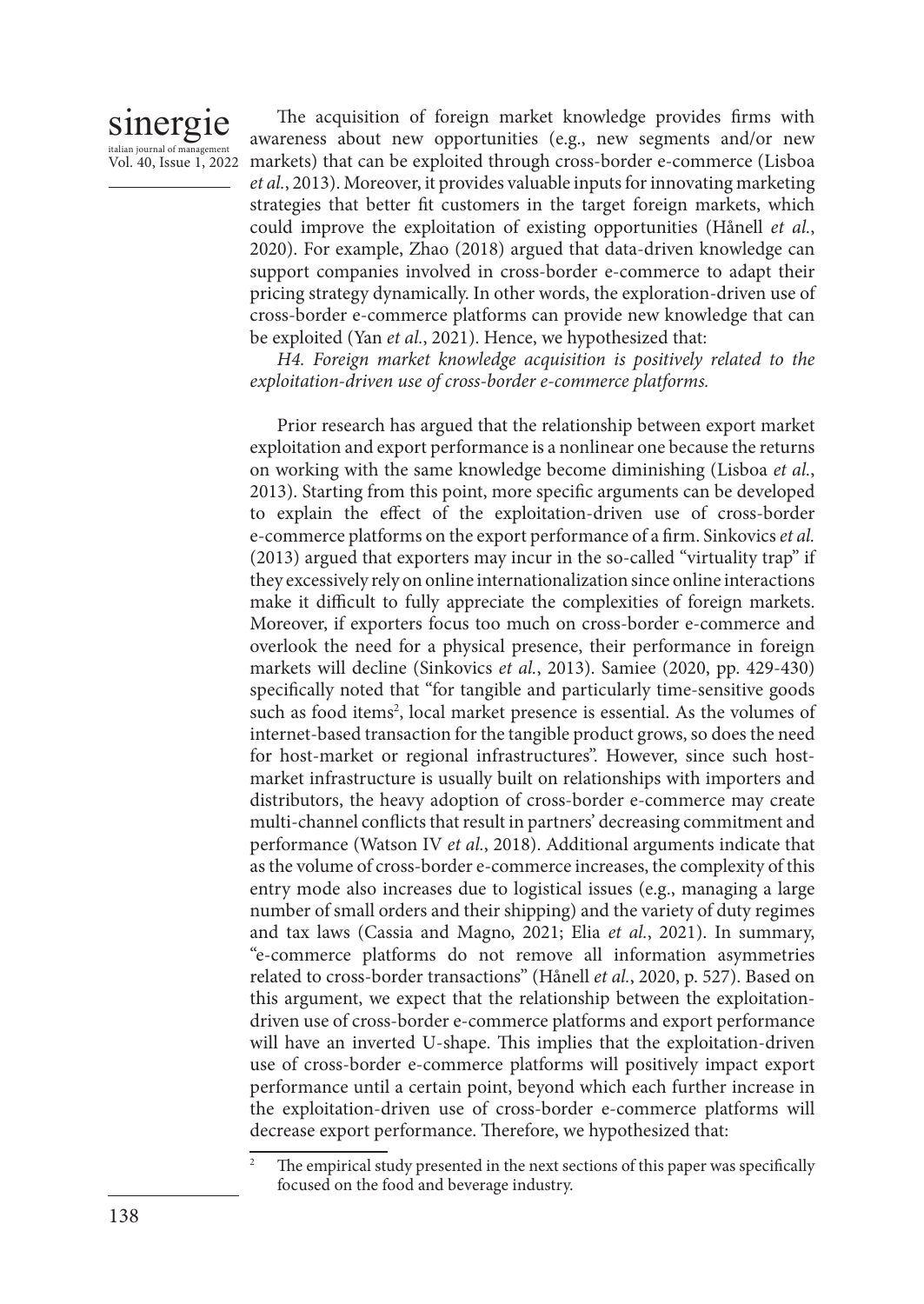*H5. There is an inverted U-shaped relationship between exploitationdriven use of cross-border e-commerce platforms and export performance.*

**Fabio Cassia Francesca Magno** Data-driven use of cross-border e-commerce platforms and export performance: The mediating role of foreign market knowledge acquisition

As shown in Figure 1, the model also included two control variablesi.e., firm size and international experience-that can influence the export performance of a firm and have also been used as control variables in studies linking exploration and exploitation to performance (Voss and Voss, 2013).

### **3. Methods**

The study adopted a cross-sectional approach by collecting data from a sample of Italian exporters that satisfied the following inclusion criteria: (1) being SMEs (up to 250 employees); (2) having adopted cross-border e-commerce through platforms in addition to other traditional entry modes (e.g., relationships with offline distributors); (3) autonomously managing cross-border e-commerce (i.e., we excluded cases of indirect export modes); (4) belonging to the food and beverage industry. In particular, we selected this industry because it provided access to a sufficiently large number of firms that adopted cross-border e-commerce through platforms. Moreover, it represents the second largest industry contributing to Italian crossborder e-commerce and is also the fastest-growing industry in this regard (Italian Trade Agency, 2021). Overall, Italian food is highly appreciated in foreign markets, where it is purchased not merely for functional purposes but for the hedonic and cultural values it conveys and as an expression of the "Italian way of life" (Bertoli, 2016, p. 4).

 The link to an online questionnaire was sent to a list of 426 firms obtained by inspecting three popular cross-border e-commerce platforms (Amazon.com, Eataly.com, and Alibaba.com). After two reminders, 121 questionnaires were returned. After checking that respondents met the inclusion criteria, 11 questionnaires were excluded because they either did not autonomously manage cross-border e-commerce (10 cases) or they were not SMEs (1 case). Therefore, the final sample size was 110 firms, which met the sample requirement to run the partial least squares structural equation modeling (PLS-SEM) for our model. This method requires the sample to be 10 times larger than the largest number either of formative indicators used to measure one constructs or of the structural paths directed at a particular construct (Hair *et al.*, 2017).

The questionnaire consisted of questions about firm demographics (including firm size and the years of international experience of the firm, which were then included in the model estimation as control variables) and multiple-item measures of the constructs included in the model. An overview of firm demographics is provided in Table 1. In addition to crossborder e-commerce, importers and distributors are the most frequently adopted offline entry modes. For 59.09% of the respondents, cross-border e-commerce accounted for less than 10% of the total export sales.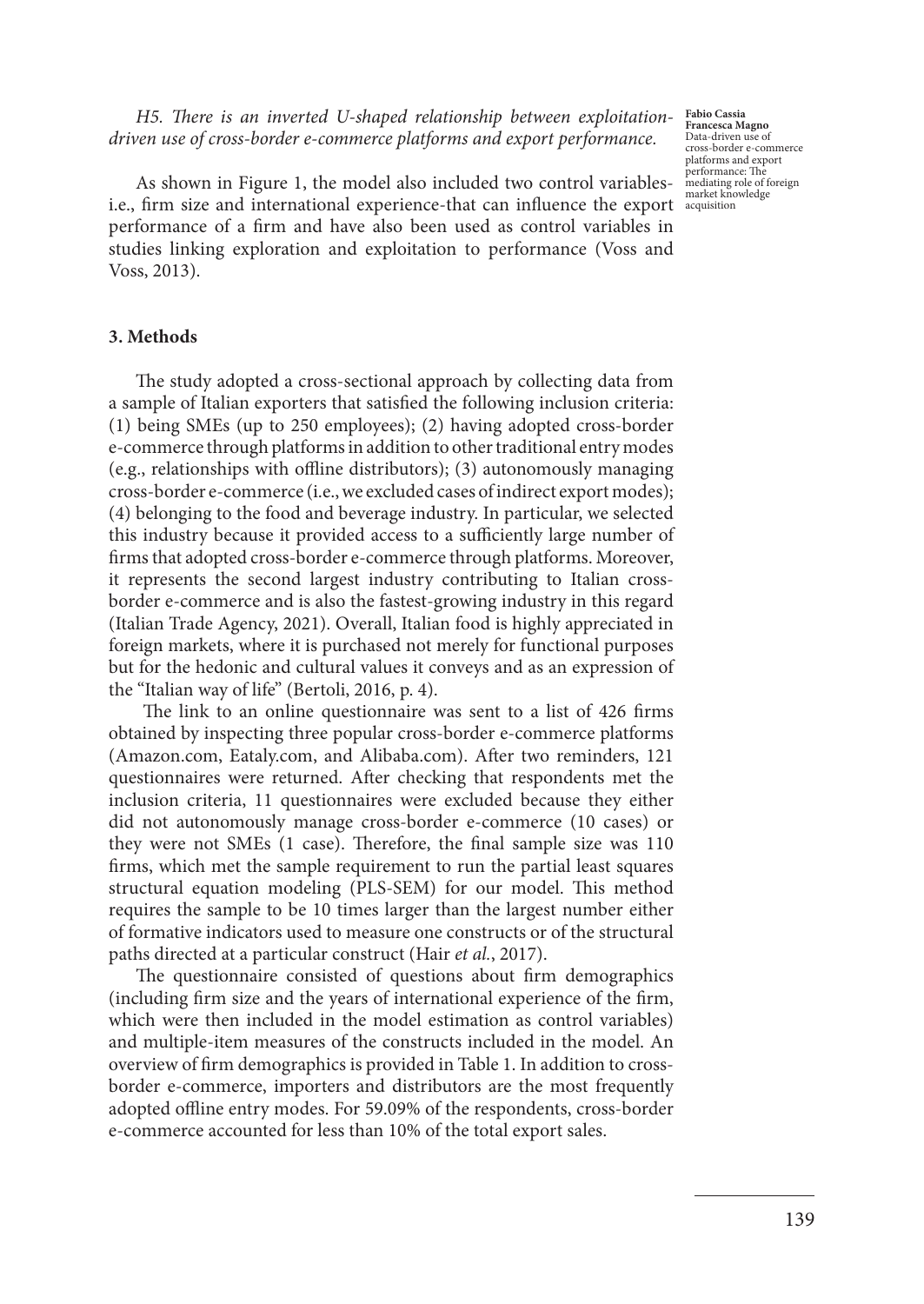

italian journal of management Vol. 40, Issue 1, 2022

| Variable                                               | Frequency ( $n = 110$ ) |
|--------------------------------------------------------|-------------------------|
| Number of employees                                    |                         |
| $1 - 10$                                               | 53                      |
| $11 - 50$                                              | 36                      |
| $51 - 250$                                             | 21                      |
| International experience of the firm (number of years) |                         |
| < 5                                                    | 18                      |
| $6 - 10$                                               | 16                      |
| $11 - 15$                                              | 13                      |
| $16 - 20$                                              | 13                      |
| $21 - 30$                                              | 29                      |
| $30+$                                                  | 21                      |
| International presence (number of countries)           |                         |
| $\mathbf{1}$                                           | $\overline{4}$          |
| $2 - 5$                                                | 37                      |
| $6 - 10$                                               | 25                      |
| $11 - 20$                                              | 13                      |
| $20+$                                                  | 31                      |
| Entry modes                                            |                         |
| Cross-border e-commerce platforms*                     | 110                     |
| Importers                                              | 80                      |
| Distributors                                           | 73                      |
| Brokers or foreign buyers                              | 14                      |
| Trading companies                                      | 11                      |
| Export consortia                                       | 11                      |
| Other modes                                            | 27                      |

*Tab. 1: Firm demographics*

\*In some cases, firms have also implemented their own e-commerce websites.

Source: Authors' elaboration.

Measures of the four constructs included in the model were drawn from prior research and adapted to fit cross-border e-commerce. The complete list of items is shown in Table 2. Specifically, the explorationand exploitation-driven uses of cross-border e-commerce platforms were measured by four and three items, respectively, that were adapted from Lisboa *et al.* (2013). These two scales assessed the extent to which a firm used cross-border e-commerce platforms to perform market exploration and exploitation activities  $(1 = no$  extent;  $5 = great$  extent). Foreign market knowledge acquisition was measured based on four items from Zahoorand Al-Tabbaa (2021) to register the level of foreign market knowledge (i.e., about customers, competitors, market conditions, business laws, and regulations) acquired from using cross-border e-commerce platforms (1 = very little; 5 = extensive). Export performance was measured by the three items of the EXPERF scale, which assesses exporters' evaluations of their export ventures' financial performance in terms of sales, profitability, and growth (1= strongly disagree; 5 = strongly agree). PLS-SEM with SmartPLS 3 was used for data analysis. This method is different from covariancebased structural equation modeling (CB-SEM) due to its characteristics (i.e., a nonparametric method that makes no distributional assumptions) and primary purpose (Hair *et al.*, 2017; Hair *et al.*, 2020). It is particularly suitable for prediction-oriented evaluations of research models (Hair *et al.*, 2019; Shmueli *et al.*, 2019). For this reason, PLS-SEM was chosen for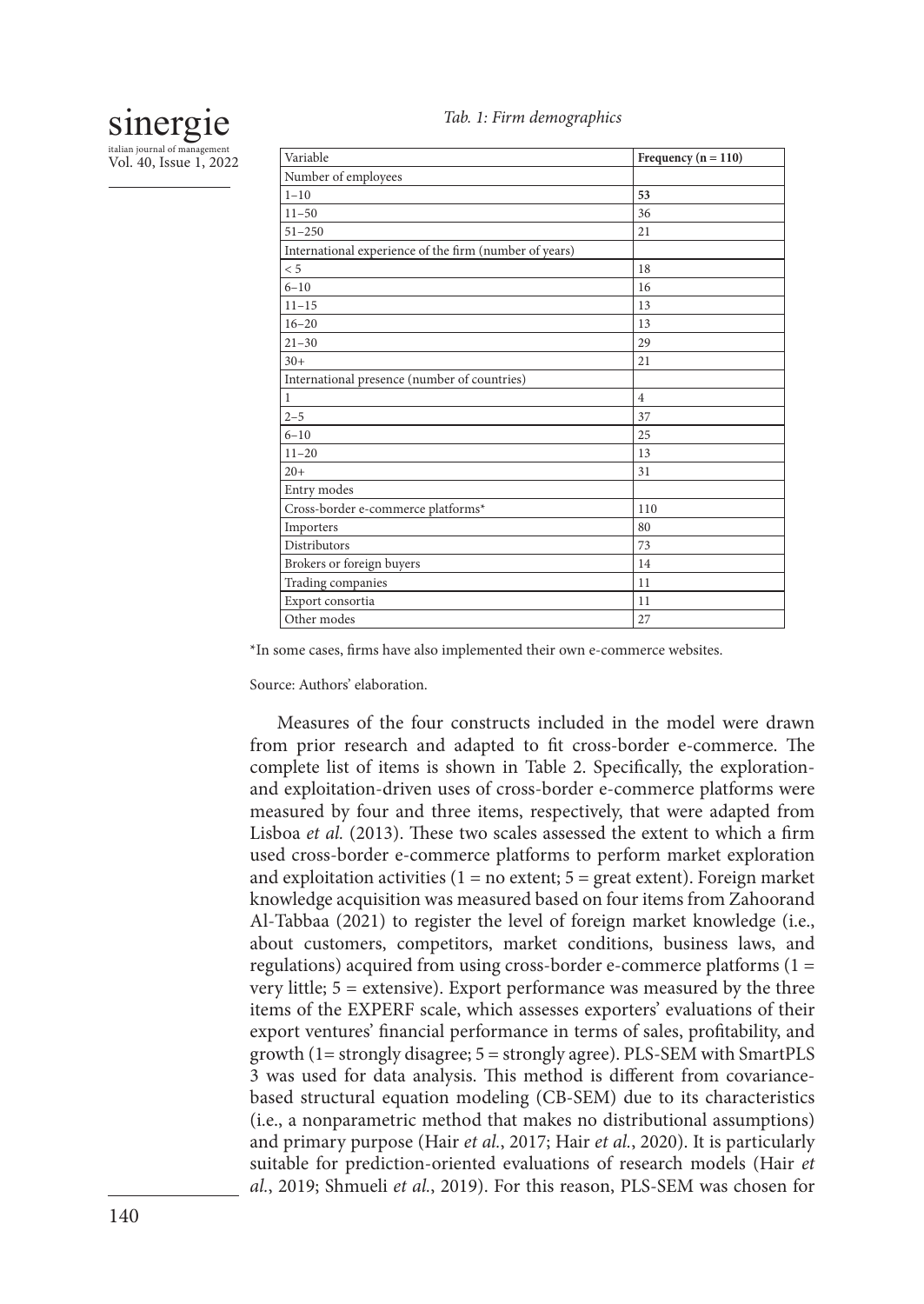this empirical analysis, which intended to assess both the in-sample and out-of-sample predictive power of the model. Moreover, this method has frequently been applied in studies within the international business field platforms and export (Magnani and Zucchella, 2020).

**Fabio Cassia Francesca Magno** Data-driven use of cross-border e-commerce performance: The mediating role of foreign market knowledge acquisition

### **4. Results**

### *4.1 Assessment of the measurement models*

Consistent with the original scales, the four constructs were modeled as reflective. Hence, their evaluation covered indicator loadings, internal consistency reliability, convergent validity, and discriminant validity (Hair *et al.*, 2017). All indicator loadings (Table 2) were greater than 0.708 (except for one loading, which was equal to 0.655), indicating that indicator reliability had been met (Hair *et al.*, 2019). Moreover, for all constructs, the values of composite reliability, Cronbach's alpha, and exact reliability ρA were all greater than 0.70 (Table 3). Hence, internal consistency reliability was assessed (Dijkstra and Henseler, 2015; Hair *et al.*, 2019). Convergent validity was also confirmed because the values of the average variance extracted (AVE) were greater than the value of 0.50 for all constructs (Hair *et al.*, 2019) (Table 3). Additionally, the square root of each construct's AVE was greater than its highest correlation with any other construct, thus meeting the Fornell-Larcker criterion (Fornell and Larcker, 1981). Finally, all heterotrait-monotrait ratios of the correlations (HTMT) were below the cutoff of 0.85 and significantly different from 1 (Henseler *et al.*, 2015). Hence, discriminant validity was assessed (Hair *et al.*, 2019).

| Construct                                                                                   | <b>Item</b>                                                                                                                                     | Mean  | Standard<br>deviation | Kurtosis | Skewness | Outer<br>loading |
|---------------------------------------------------------------------------------------------|-------------------------------------------------------------------------------------------------------------------------------------------------|-------|-----------------------|----------|----------|------------------|
| Exploration-driven<br>use of cross-border<br>e-commerce platforms<br>(Lisboa et al., 2013)  | To what extent does your firm use cross-border<br>e-commerce platforms to <sup>a</sup> :                                                        |       |                       |          |          |                  |
|                                                                                             | Assess the potential of new markets                                                                                                             | 3.336 | 1.208                 | $-0.909$ | $-0.017$ | 0.934            |
|                                                                                             | Identify prospective customer segments                                                                                                          | 3.273 | 1.264                 | $-0.905$ | $-0.201$ | 0.889            |
|                                                                                             | Collect customer feedback and data                                                                                                              | 3.518 | 1.277                 | $-0.820$ | $-0.413$ | 0.888            |
|                                                                                             | Assess the competitiveness of your product                                                                                                      | 3.327 | 1.222                 | $-0.759$ | $-0.167$ | 0.944            |
| Exploitation-driven<br>use of cross-border<br>e-commerce platforms<br>(Lisboa et al., 2013) | To what extent does your firm use cross-border<br>e-commerce platforms to <sup>a</sup> :                                                        |       |                       |          |          |                  |
|                                                                                             | Increase sales in your export markets                                                                                                           | 3.782 | 1.253                 | $-0.541$ | $-0.758$ | 0.828            |
|                                                                                             | Reach new customers in your export markets                                                                                                      | 3.664 | 1.281                 | $-0.688$ | $-0.634$ | 0.829            |
|                                                                                             | Improve sales efficiency in your export markets                                                                                                 | 3.509 | 1.299                 | $-1.086$ | $-0.361$ | 0.917            |
| Foreign market<br>knowledge acquisition<br>(Zahoor and Al-<br>Tabbaa, 2021)                 | Please indicate the level of foreign market<br>knowledge acquired from using cross-border<br>e-commerce platforms in relation to <sup>b</sup> : |       |                       |          |          |                  |
|                                                                                             | Customer needs                                                                                                                                  | 3.973 | 1.004                 | 0.648    | $-0.982$ | 0.655            |
|                                                                                             | Competitors                                                                                                                                     | 3.927 | 1.015                 | 0.030    | $-0.803$ | 0.711            |
|                                                                                             | Market conditions                                                                                                                               | 3.682 | 0.914                 | $-0.050$ | $-0.263$ | 0.852            |
|                                                                                             | Business laws and regulations                                                                                                                   | 3.400 | 1.200                 | $-0.530$ | $-0.465$ | 0.833            |
| Export performance<br>(Zou et al., 1998)                                                    | This export venture <sup>c</sup> :                                                                                                              |       |                       |          |          |                  |
|                                                                                             | has been very profitable                                                                                                                        | 3.636 | 0.760                 | $-0.164$ | $-0.284$ | 0.817            |
|                                                                                             | has generated a high level of sales                                                                                                             | 3.564 | 0.977                 | $-0.431$ | $-0.270$ | 0.912            |
|                                                                                             | has achieved rapid growth                                                                                                                       | 3.536 | 1.006                 | $-0.082$ | $-0.698$ | 0.853            |

*Tab. 2: Measurement scales*

 $a<sup>a</sup> 1 = no$  extent;  $5 =$  great extent;  $b<sup>b</sup> 1 =$  very little;  $5 =$  extensive;  $c<sup>c</sup> 1 =$  strongly disagree;  $5 =$  strongly agree.

Source: Authors' elaboration.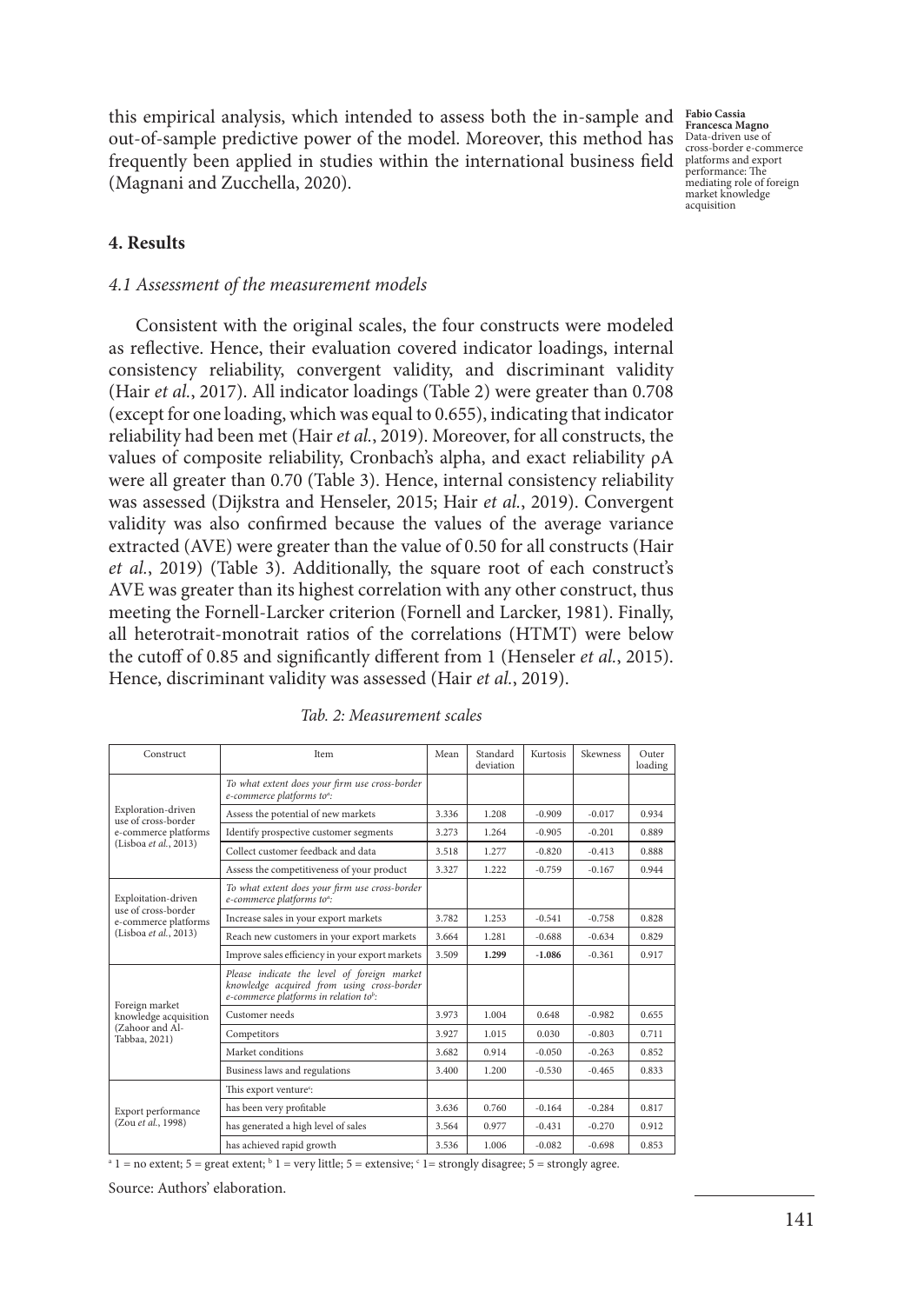### *Tab. 3: Reliability and validity statistics*

# sinergie

italian journal of mana Vol. 40, Issue 1, 2022

| Latent variable                                                  | Cronbach's<br>alpha | rho_A | Composite<br>reliability | Average<br>variance<br>extracted (AVE) |
|------------------------------------------------------------------|---------------------|-------|--------------------------|----------------------------------------|
| Exploration-driven use of cross-<br>border e-commerce platforms  | 0.934               | 0.949 | 0.953                    | 0.835                                  |
| Exploitation-driven use of cross-<br>border e-commerce platforms | 0.828               | 0.923 | 0.894                    | 0.738                                  |
| knowledge<br>market<br>Foreign<br>acquisition                    | 0.768               | 0.796 | 0.850                    | 0.589                                  |
| Export performance                                               | 0.826               | 0.834 | 0.896                    | 0.743                                  |

Source: Authors' elaboration.

### *4.2 Structural model assessment*

The significance and relevance of the structural model relationships were assessed using the bootstrapping routine (with 5,000 subsamples, bias-corrected and accelerated bootstrap, two-tailed test). The results of the estimation are presented in Table 4. Before analyzing the structural relationships, we checked the values of the inner variance inflation factor (VIF) and assessed that they were below the threshold of 5 (highest value: 1.352). Therefore, we confirmed the absence of collinearity and thus proceeded with the analysis of the structural model relationships (Hair *et al.*, 2017).

| HP             | Effects                                                                                                                                                     | Path<br>coefficients | t values  | 95%<br>confidence<br>intervals |
|----------------|-------------------------------------------------------------------------------------------------------------------------------------------------------------|----------------------|-----------|--------------------------------|
| H1             | Exploration-driven use of cross-border 0.540<br>e-commerce platforms $\rightarrow$ Foreign market<br>knowledge acquisition                                  |                      | $7.882**$ | [0.402, 0.670]                 |
| H2             | Foreign market knowledge acquisition $\rightarrow$<br>Export performance                                                                                    | 0.421                | $5.505**$ | [0.262, 0.558]                 |
| H4             | Foreign market knowledge acquisition $\rightarrow$ 0.413<br>Exploitation-driven use of cross-border<br>e-commerce platforms                                 |                      | $4.556**$ | [0.243, 0.597]                 |
| H <sub>5</sub> | (Exploitation-driven use of cross-border)<br>e-commerce platforms) <sup>2</sup> $\rightarrow$ Export performance                                            | $-0.235$             | $2.410*$  | $[-0.438, -0.056]$             |
| H <sub>5</sub> | Exploitation-driven use of cross-border 0.006<br>e-commerce platforms $\rightarrow$ Export performance                                                      |                      | 0.067     | $[-0.179, 0.204]$              |
|                | Specific indirect effect                                                                                                                                    |                      |           |                                |
| H <sub>3</sub> | Exploration-driven use of cross-border 0.227<br>e-commerce platforms $\rightarrow$ Foreign market<br>knowledge acquisition $\rightarrow$ Export performance |                      | $4.006**$ | [0.123, 0.340]                 |
|                | Control variables' effects                                                                                                                                  |                      |           |                                |
|                | International experience $\rightarrow$ Export performance                                                                                                   | 0.145                | $2.169*$  | $[-0.001, 0.260]$              |
|                | Firm size $\rightarrow$ Export performance                                                                                                                  | 0.302                | $4.653**$ | [0.177, 0.435]                 |

### *Tab. 4: Model estimates*

 $*$ p < 0.05;  $*$  $*$ p < 0.01

Source: Authors' elaboration.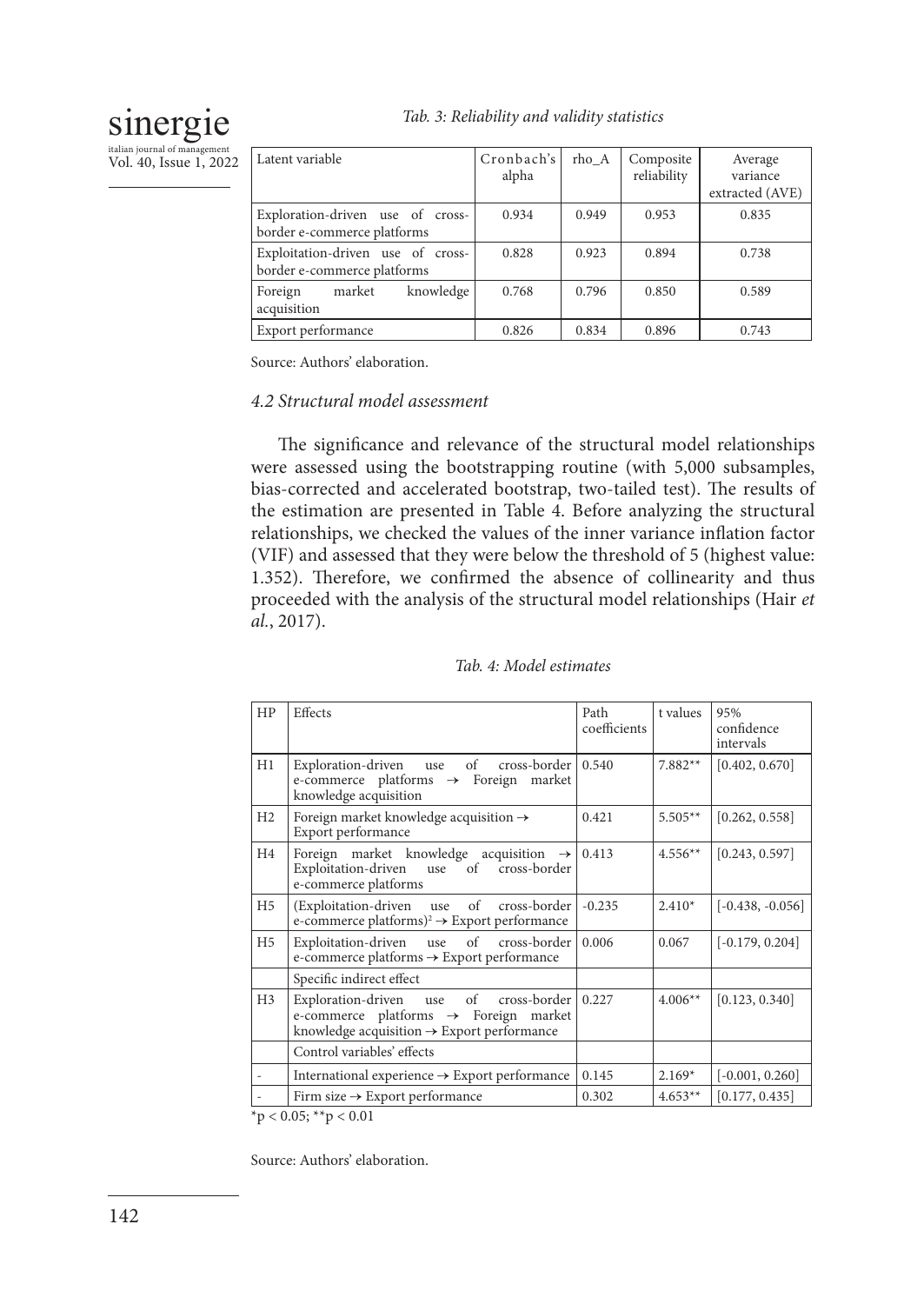The findings indicated that the exploration-driven use of cross-border **Fabio Cassia Francesca Magno** e-commerce platforms was positively related to foreign market knowledge Data-driven use of cross-border e-commerce acquisition (β = 0.540, p < 0.01), which positively influenced export platforms and export performance ( $\beta = 0.421$ ,  $p < 0.01$ ). Therefore, H1 and H2 were supported. Additionally, the specific indirect effect linking the exploration-driven use of cross-border e-commerce platforms to export performance through foreign market knowledge acquisition was significant and positive (β = 0.227,  $p < 0.01$ ). To further assess the mediating role of foreign market knowledge acquisition, we re-estimated the model by adding a direct effect between the exploration-driven use of cross-border e-commerce platforms and export performance. The analysis confirmed that this direct effect was nonsignificant. Therefore, H3 (indicating that the explorationdriven use of cross-border e-commerce platforms had a positive effect on export performance and that this effect was fully mediated by foreign market knowledge acquisition) was supported. Moreover, foreign market knowledge acquisition was positively related to the exploitation-driven use of cross-border e-commerce platforms (β = 0.413, p < 0.01), which provided support for H4. Moreover, the analysis highlighted that the exploitationdriven use of cross-border e-commerce platforms and export performance were linked by a significant and negative quadratic relationship ( $\beta$  = -0.235,  $p < 0.05$ ), while the linear relationship between the two variables was nonsignificant (β = 0.006, p > 0.10). Hence, H5 was supported, thereby confirming that there was an inverted U-shaped relationship between the exploitation-driven use of cross-border e-commerce platforms and export performance. Finally, the effects of the two control variables were both significant, thereby confirming that firms with more international experience (β = 0.145, p < 0.05) and a larger size (β = 0.302, p < 0.01) enjoyed higher export performance.

The in-sample and out-of-sample predictive power were then evaluated. The value of the coefficient of determination  $\mathbb{R}^2$  for the target construct "export performance" was equal to 0.448. Then, the blindfolding procedure with an omission distance of 7 was run. This procedure obtained a  $Q^2$  value for export performance that was greater than  $0$  (Q<sup>2</sup>=0.279). Therefore, both the in-sample and out-of-sample predictive power of the model were satisfactory (Hair *et al.*, 2019).

### **5. Discussion**

### *5.1 Theoretical implications*

The present study contributed to advancing the current understanding of cross-border e-commerce in multiple ways by adopting a data-driven perspective. First, the findings demonstrate the beneficial effects that exporters can enjoy if they intend to use cross-border e-commerce platforms not only as tools to boost sales but also as sources of valuable data to enhance foreign market knowledge. Therefore, this research complements the prevailing view, which emphasizes the role of cross-border e-commerce platforms as enablers of easy and rapid access to foreign markets while

performance: The mediating role of foreign market knowledge acquisition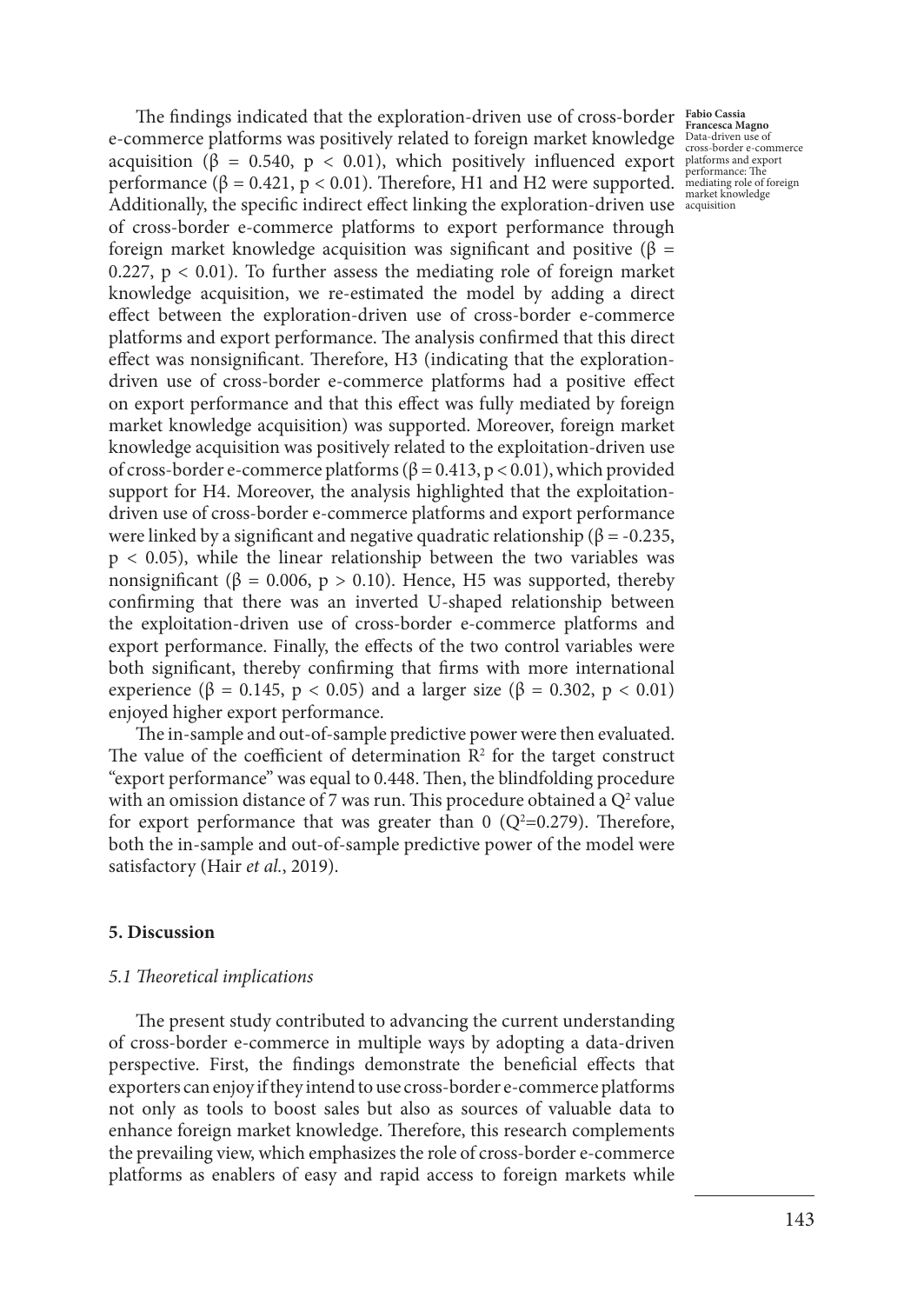### sinergie italian journal of manag Vol. 40, Issue 1, 2022

overlooking their value as data-rich environments that can enhance a firm's market knowledge (Chen *et al.*, 2020; Wang *et al.*, 2020). Hence, this work extends existing knowledge of the positive effects on firm performance arising from an appropriate balance of exploration and exploitation, as highlighted in the available literature on ambidexterity (He and Wong, 2004). Specifically, this analysis demonstrates the generalizability of prior findings related to ambidexterity in e-commerce firms (Andrews and Smits, 2021; Dhir and Dhir, 2018) to the case of cross-border e-commerce by providing specific arguments about knowledge accumulation and application from the international business literature (Ghauri *et al.*, 2021). In other words, this study confirms that the contribution of e-commerce platforms to the internationalization of firms goes well beyond simply selling products abroad (Samiee, 2020).

Furthermore, the findings of this study provide the first empirical evidence to substantiate recent arguments suggesting that the appropriate use of data-driven digital platforms can improve the international performance of a firm (Akter *et al.*, 2021; Gnizy, 2019). More specifically, the results of this research give support to the proposition developed by Akter *et al.* (2021, p. 936), who argued that "Big data-driven digital platform orientation in international marketing enhances sustained international growth/performance." Our study not only proves the existence of such an effect but also explains the underlying mechanisms by drawing on a stream of studies related to ambidexterity in international business (Lisboa *et al.*, 2013). Moreover, the present study contributes to enriching the ongoing debate about the positive relationship between a firm's big data orientation and its performance (Ferraris *et al.*, 2019). Our research indicates that firms that intentionally use information obtained from their cross-border operations to enhance their foreign market knowledge can obtain higher performance.

From a broader perspective, this research offers new insights into the ongoing debate on the digital transformation of SMEs and its effects on their internationalization strategies (Matarazzo *et al.*, 2020b). Several studies have noted that SMEs are embracing new digital technologies, including e-commerce, to expand their international reach (Ghauri *et al.*, 2021; Matarazzo *et al.*, 2020a). This work emphasizes that the different approaches with which the firms implement these new technologies have a strong influence on their performance. Specifically, exporters can experience greater benefits when they adopt a data-driven approach to cross-border e-commerce and use it to both explore and exploit foreign market opportunities. Moreover, this study provides support to prior research noting that "companies that were born digital […] are already using big data […]. But the potential to gain competitive advantage may be even greater for other companies" (Ferraris *et al.*, 2019, p. 1923). This work demonstrates the beneficial effects experienced by traditional exporters belonging to a mature industry (e.g., food and beverage) adopting a datadriven approach (Matarazzo *et al.*, 2020a).

Moreover, the findings of this study confirm the well-established role of foreign market knowledge in explaining the export performance of firms (Denicolai *et al.*, 2014). Additionally, they indicate how a data-driven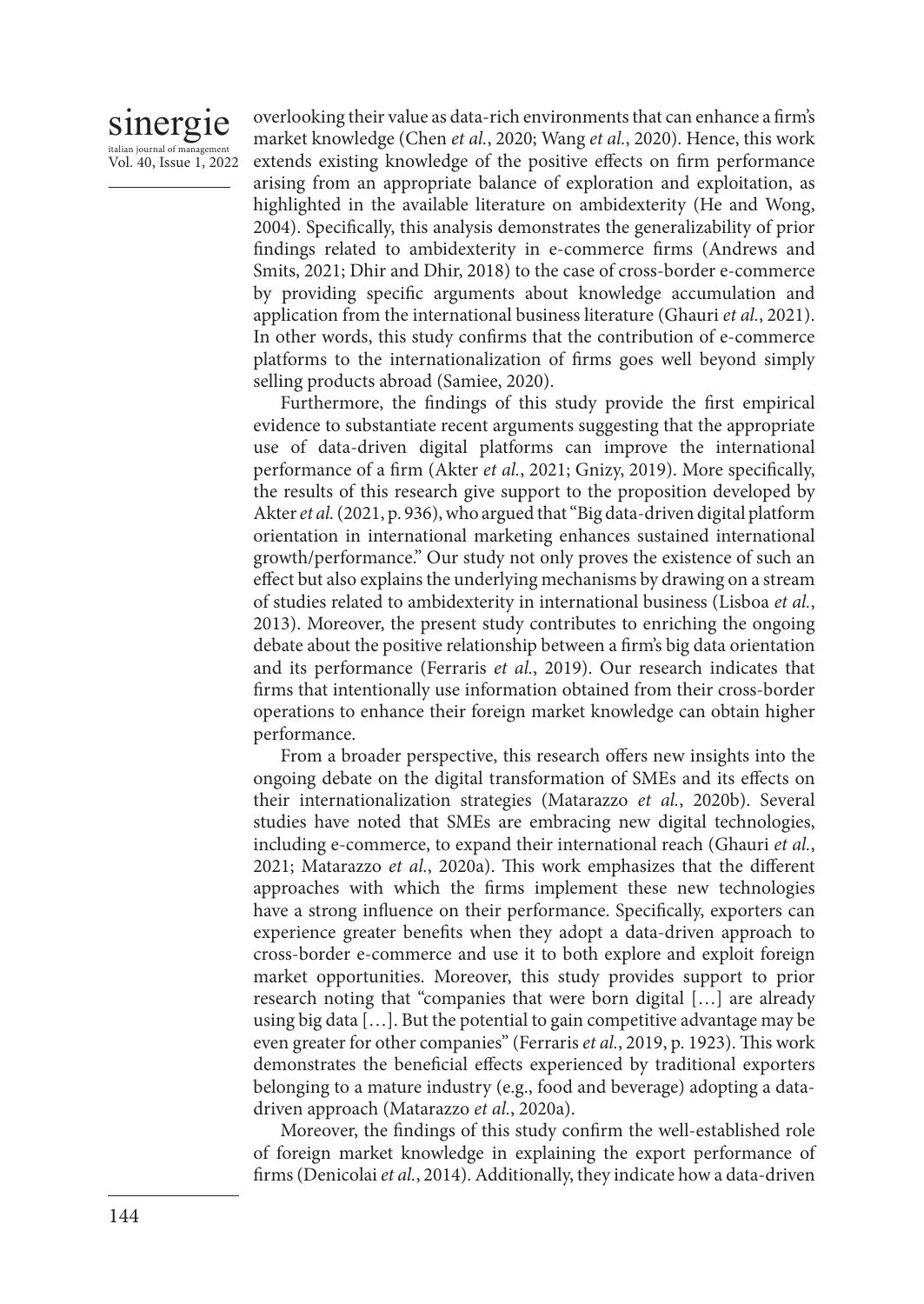approach to cross-border e-commerce platforms may offer rich and updated **Fabio Cassia** inputs that can be used to continually update knowledge. Therefore, these Data-driven use of cross-border e-commerce data-rich environments can represent a valuable opportunity for SMEs to platforms and export continuously innovate their knowledge and capabilities to sustain their competitive advantage in foreign markets (Moretta Tartaglione, 2018).

**Francesca Magno** performance: The mediating role of foreign market knowledge acquisition

### *5.2 Managerial implications*

From a managerial perspective, the findings encourage SMEs' export managers to embrace cross-border e-commerce through platforms for both sales and market research purposes by deploying a data-driven approach to cross-border e-commerce platforms. Many SMEs tend to consider crossborder e-commerce as simply an additional foreign market entry mode to increase foreign sales. In particular, the present study demonstrates how the new data-driven approach can be beneficial for exporters belonging to mature industries (e.g., food and beverage). Notably, rich and updated market knowledge obtained through cross-border e-commerce operations can improve the quality of managerial decisions. Rich evidence demonstrates that the international marketing decisions adopted by many SMEs are often based on intuition without the support of market analyses, which are perceived as too expensive and time-consuming. However, this approach often results in poor export performance (Bertoli and Valdani, 2018). Hence, using cross-border e-commerce with a data-driven orientation can represent an opportunity to solve this problem by enabling exporters to access unexpensive and updated knowledge, thereby reducing the risk of failure in a foreign market.

Notably, the transition to a data-driven perspective may be slowed by the cultural change required (Troilo *et al.*, 2017). Moreover, to gain actionable insights, SMEs must develop specific knowledge management capabilities to correctly acquire and analyze the data obtained from cross-border e-commerce. For exporting SMEs, this transition may be facilitated by cooperation with a temporary export manager (TEM) or, more specifically, a digital temporary export manager (D-TEM). Through such time-limited cooperation, export SMEs can acquire specific knowledge and capabilities, as well as a proper method, to approach cross-border e-commerce for both exploration and exploitation purposes.

However, the findings of this study not only demonstrate the benefits of a data-driven approach but also the risks of not adopting one. When cross-border e-commerce platforms are excessively used for exploitation purposes alone, the returns on performance decrease after a certain point—as shown by the inverted U-shaped relationships between the exploitation-driven use of cross-border e-commerce platforms and export performance. As documented in the existing international marketing literature (Sinkovics *et al.*, 2013), when exporters excessively rely on online transactions without considering continuous foreign market learning, they often experience the "virtuality trap," which negatively affects their overall performance. These findings also suggest multiple opportunities that involve multi-channel strategies. For example, exporters may use a datadriven approach to cross-border e-commerce platforms to collect evidence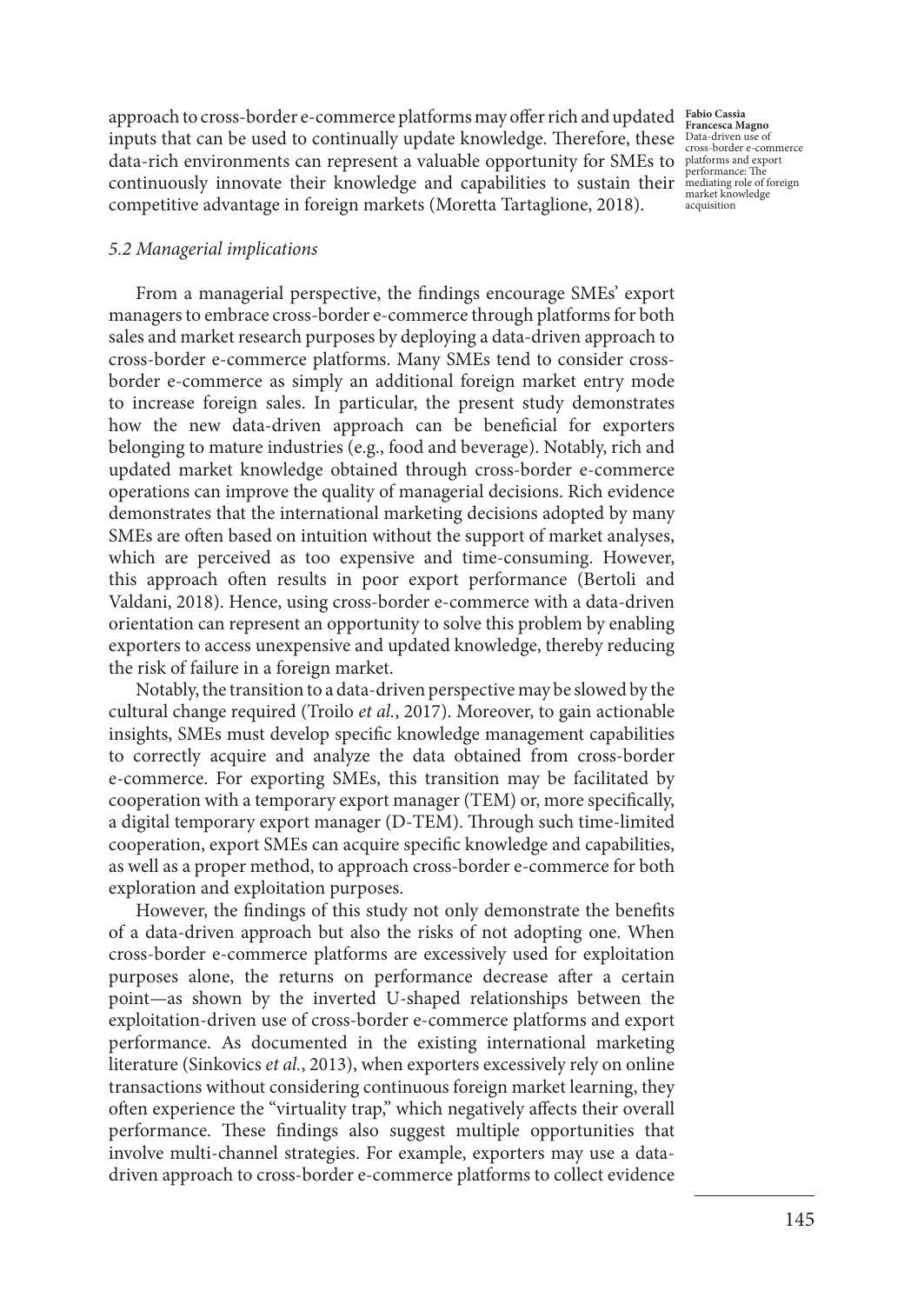sinergie italian journal of managemen Vol. 40, Issue 1, 2022 about the foreign market demand for their products and then use those data to negotiate new agreements with distributors and importers.

### **6. Conclusions**

Cross-border e-commerce platforms have opened up new opportunities for SMEs interested in developing their presence in foreign markets. However, the relatively few studies on this topic have largely addressed cross-border e-commerce platforms as mere sales channels and not as data-rich environments. By adopting a data-driven approach, this study has shown that exporters can leverage the large volume of data made available by and through digital platforms to expand their foreign market knowledge and improve their export performance. As a result, this work highlighted the need to approach cross-border e-commerce for both market knowledge exploration and opportunity exploration purposes. Overall, by building on existing literature related to cross-border e-commerce (Cassia and Magno, 2021; Elia *et al.*, 2021) and ambidexterity (Andrews and Smits, 2021; Lisboa *et al.*, 2013), this work contributes to advancing the nascent stream of studies on data-driven approaches in international marketing strategies (Akter *et al.*, 2021).

Nonetheless, several limitations should be considered when interpreting the results of this study. First, the empirical analysis relied on a sample of firms belonging to only one industry (i.e., the food and beverage industry) in one country. Some specific features of this context—such as the need to convey the intangible value of these products (offline) and their traditional methods of production (Mainolfi and Marino, 2020)—may have influenced some of the results, including the relationships between the exploitationdriven use of cross-border e-commerce and export performance. In foreign markets, Italian food is typically purchased for its cultural and hedonic value by customers aiming to experience the "Italian way of life" through the consumption of Italian food (Bertoli, 2016). Thus, future research should consider firms from multiple countries and industries to corroborate our findings. Specifically, cross-country and cross-cultural studies may enrich our understanding of the phenomenon, thereby making it possible to detect the potential existence of a "cultural effect." Moreover, all of the firms considered in this study added e-commerce to their existing offline foreign market entry modes, with e-commerce accounting for a small share of their total export revenues in most cases. Hence, it would be interesting to replicate this study while considering internet-based firms and firms for which cross-border e-commerce generates a higher share of the revenue. Furthermore, since this study adopted a cross-sectional research design, future research could adopt a longitudinal approach to better assess the medium- and long-term effects of the exploration- and exploitation-driven uses of cross-border e-commerce on performance. Future research could also assess the adoption of data-driven approaches to cross-border e-commerce by using a micro-foundations perspective (Christofi *et al.*, 2021) to examine the perspectives of (export) managers.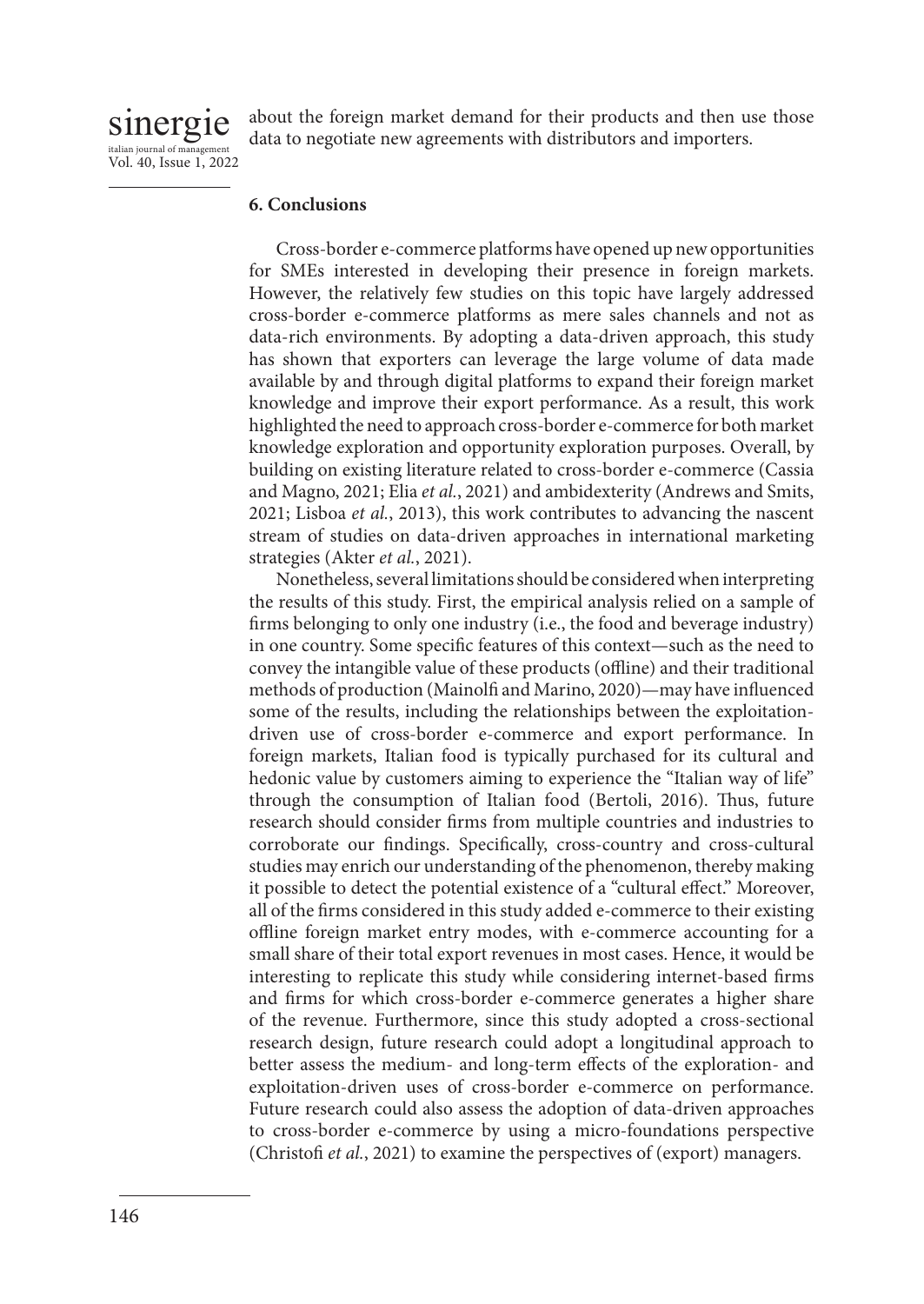### **References**

**Fabio Cassia Francesca Magno** Data-driven use of cross-border e-commerce platforms and export performance: The mediating role of foreign market knowledge acquisition

- AKTER S., HOSSAIN M.A., LU Q.S., SHAMS S.R. (2021), "Big data-driven strategic orientation in international marketing", *International Marketing Review,* vol. 38, n. 5, pp. 927-947.
- ANDREWS M., SMITS S.J. (2021), "The Role of Knowledge Management in Balancing Exploration and Exploitation in E-Commerce Firms", *Journal of Organizational Psychology*, vol. 21, n. 2, pp. 96-108.
- BERTOLI G. (2016), "Editoriale: più marketing per conquistare il mercato agroalimentare statunitense", *Micro & Macro Marketing*, vol. 25, n. 1, pp. 3-8.
- BERTOLI G. (2017), "Editoriale. L'export digitale dell'Italia e i social media", *Micro and Macro Marketing*, vol. 26, n. 3, pp. 379-384.
- BERTOLI G., VALDANI E. (2018), *Marketing internazionale*, Seconda edizione, Egea, Milano.
- CASILLAS J.C., BARBERO J.L., SAPIENZA H.J. (2015), "Knowledge acquisition, learning, and the initial pace of internationalization", *International Business Review,* vol. 24, n. 1, pp. 102-114.
- CASSIA F., MAGNO F. (2021), "Cross-border e-commerce as a foreign market entry mode among SMEs: the relationship between export capabilities and performance", *Review of International Business and Strategy*, pp. 1-17.
- CAVUSGIL S.T., KNIGHT G. (2015), "The born global firm: An entrepreneurial and capabilities perspective on early and rapid internationalization", *Journal of International Business Studies,* vol. 46, n. 1, pp. 3-16.
- CHEN J., TOURNOIS N., FU Q. (2020), "Price and its forecasting of Chinese crossborder E-commerce", *Journal of Business and Industrial Marketing*, vol. 35, n. 10, pp. 1605-1618.
- CHEN Y., LUO H., CHEN J., GUO Y. (2022), "Building data-driven dynamic capabilities to arrest knowledge hiding: A knowledge management perspective", *Journal of Business Research*, vol. 139, pp. 1138-1154.
- CHRISTOFI M., VRONTIS D., CADOGAN J.W. (2021), "Micro-foundational ambidexterity and multinational enterprises: a systematic review and a conceptual framework", *International Business Review*, vol. 30, n. 1, pp. 101625.
- DENICOLAI S., ZUCCHELLA A., STRANGE R. (2014), "Knowledge assets and firm international performance", *International Business Review*, vol. 23, n. 1, pp. 55-62.
- DHIR S., DHIR S. (2018), "Role of ambidexterity and learning capability in firm performance: A study of e-commerce industry in India", *VINE Journal of Information and Knowledge Management Systems*, vol. 48, n. 4, pp. 517-536.
- DIJKSTRA T.K., HENSELER J. (2015), "Consistent partial least squares path modeling", *MIS Quarterly*, vol. 39, n. 2, pp. 297-316.
- ELIA S., GIUFFRIDA M., MARIANI M.M., BRESCIANI S. (2021), "Resources and digital export: An RBV perspective on the role of digital technologies and capabilities in cross-border e-commerce", *Journal of Business Research*, vol. 132, pp. 158-169.
- EUROPEAN COMMISSION (2019), "Development of Cross-border E-commerce through Parcel Delivery. Available at: https://op.europa.eu/en/publicationdetail/-/publication/3fd47ff1-574d-11e9-a8ed-01aa75ed71a1 (Accessed: 15 September 2021)".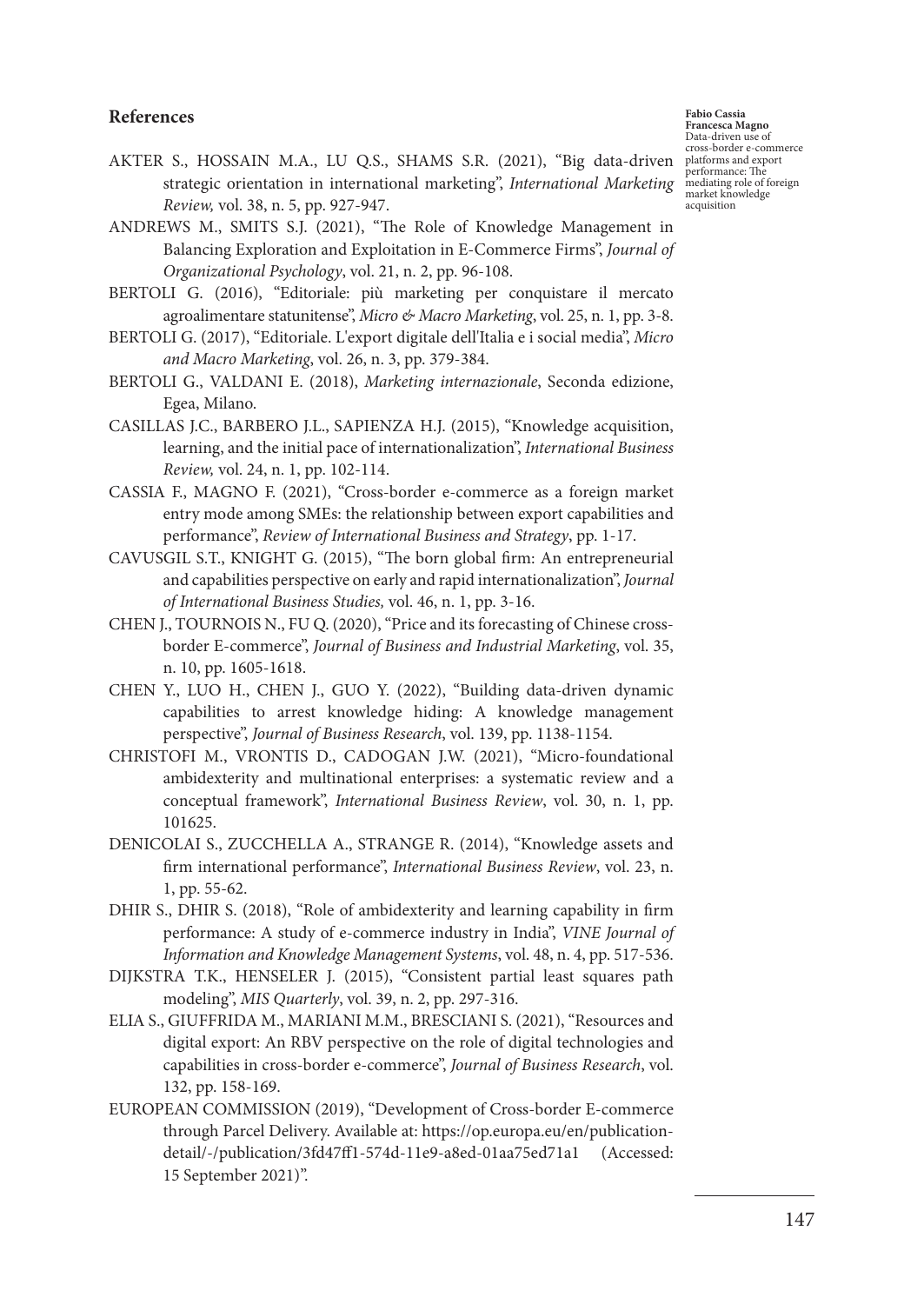sinergie italian journal of management Vol. 40, Issue 1, 2022 FERRARIS A., MAZZOLENI A., DEVALLE A., COUTURIER J. (2019), "Big data analytics capabilities and knowledge management: impact on firm performance", *Management Decision*, vol. 57, n. 8, pp. 1923-1936.

- FLETCHER M., HARRIS S., RICHEY JR R.G. (2013), "Internationalization knowledge: what, why, where, and when?", *Journal of International Marketing,* vol. 21, n. 3, pp. 47-71.
- FORNELL C., LARCKER D.F. (1981), "Evaluating structural equation models with unobservable variables and measurement error", *Journal of Marketing Research*, vol. 18, n. 1, pp. 39-50.
- GHAURI P., STRANGE R., COOKE F.L. (2021), "Research on international business: The new realities", *International Business Review*, vol. 30, n. 2, pp. 101794.
- GNIZY I. (2019), "Big data and its strategic path to value in international firms", *International Marketing Review*, vol. 36, n. 3, pp. 318-341.
- GOLDMAN S.P., VAN HERK H., VERHAGEN T., WELTEVREDEN J.W. (2021), "Strategic orientations and digital marketing tactics in cross-border e-commerce: Comparing developed and emerging markets", *International Small Business Journal*, vol. 39, n. 4, pp. 350-371.
- HAAHTI A., MADUPU V., YAVAS U., BABAKUS E. (2005), "Cooperative strategy, knowledge intensity and export performance of small and medium sized enterprises", *Journal of World Business*, vol. 40, n. 2, pp. 124-138.
- HAIR J.F., HULT G.T.M., RINGLE C.M., SARSTEDT M. (2017), *A Primer on Partial Least Squares Structural Equation Modeling (PLS-SEM)*, Sage, Thousand Oaks, CA.
- HAIR J.F., HULT T.M., RINGLE C., SARSTEDT M., MAGNO F., CASSIA F., SCAFARTO F. (2020), *Le equazioni strutturali Partial Least Squares. Introduzione alla PLS-SEM,* FrancoAngeli, Milano.
- HAIR J.F., RISHER J.J., SARSTEDT M., RINGLE C.M. (2019), "When to use and how to report the results of PLS-SEM", *European Business Review*, vol. 31, n. 2, pp. 2-24.
- HÅNELL S.M., NORDMAN E.R., TOLSTOY D., ÖZBEK N. (2020), ""It'sa new game out there": e-commerce in internationalising retail SMEs", *International Marketing Review*, vol. 37, n. 3, pp. 515-531.
- HE Z.L., WONG P.K. (2004), "Exploration vs. exploitation: An empirical test of the ambidexterity hypothesis", *Organization Science*, vol. 15, n. 4, pp. 481-494.
- HENSELER J., RINGLE C.M., SARSTEDT M. (2015), "A New Criterion for Assessing Discriminant Validity in Variance-based Structural Equation Modeling", *Journal of the Academy of Marketing Science*, vol. 43, n. 1, pp. 115-135.
- ITALIAN TRADE AGENCY (2021), Rapporto e-commerce 2021: le opportunità per il Made in Italy. Available at: https://www.ice.it/it/studi-e-rapporti/ studi-sulle-commerce (Accessed: 20 November 2021).
- JOHANSON J., VAHLNE J.E. (1977), "The internationalization process of the firm-a model of knowledge development and increasing foreign market commitments", *Journal of International Business Studies*, vol. 8, n. 1, pp. 23-32.
- JOHANSON J., WIEDERSHEIM-PAUL F. (1975), "The internationalization of the firm: Four Swedish cases", *Journal of Management Studies*, vol. 12, n. 3, pp. 305-322.
- KATSIKEAS C., LEONIDOU L., ZERITI A. (2020), "Revisiting international marketing strategy in a digital era: Opportunities, challenges, and research directions", *International Marketing Review*, vol. 37, n. 3, pp. 405-424.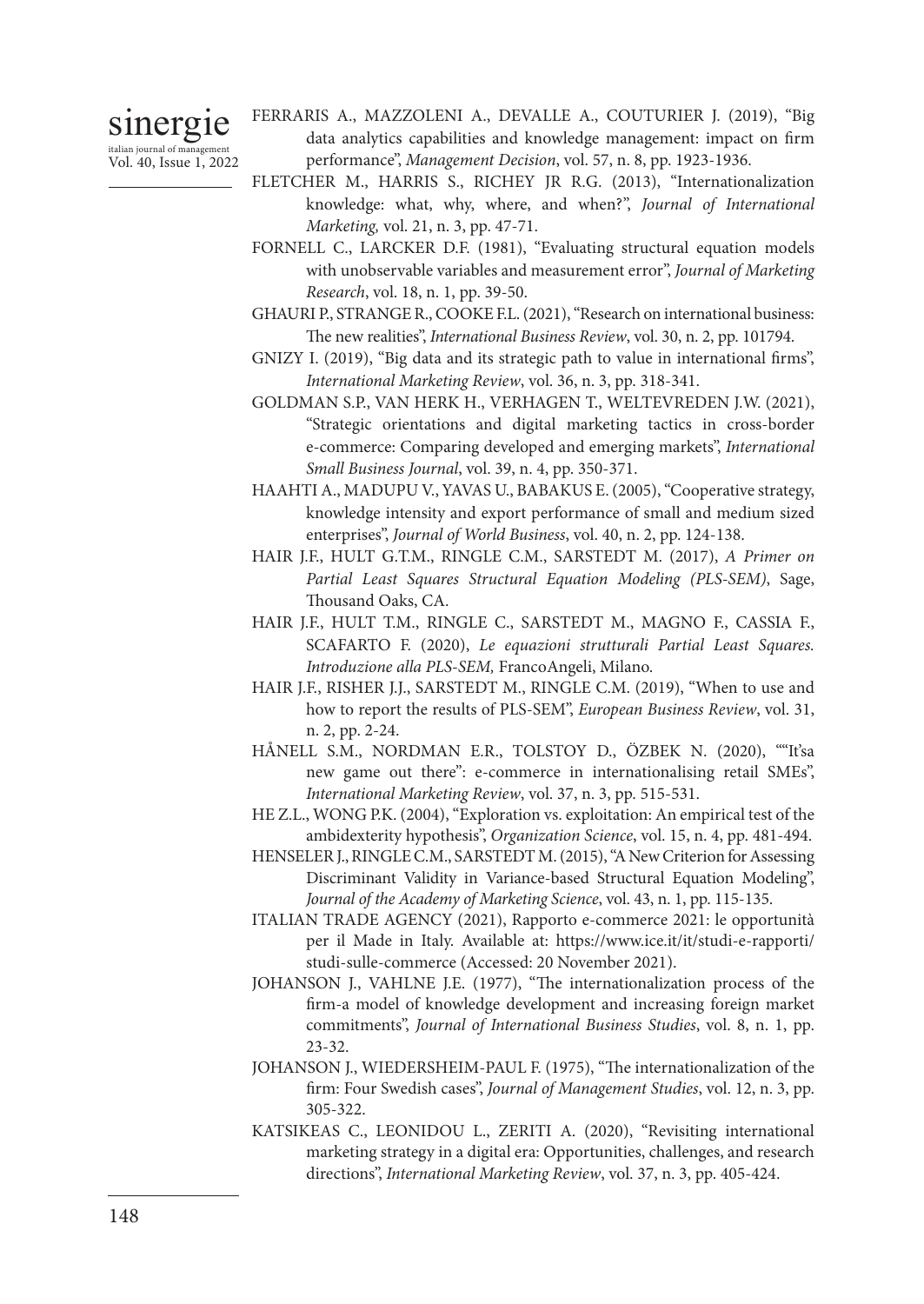LESTARI S.D., MUHDALIHA E., PUTRA A.H.P.K. (2020), "E-commerce performance based on knowledge management and organizational innovativeness", Journal of Distribution Science, vol. 18, n. 2, pp. 49-58. innovativeness", *Journal of Distribution Science*, vol. 18, n. 2, pp. 49-58.

- LISBOA A., SKARMEAS D., LAGES C. (2013), "Export market exploitation and exploration and performance: Linear, moderated, complementary and nonlinear effects", I*nternational Marketing Review*, vol. 30, n. 3, pp. 211-230.
- MADSEN T.K., MOEN Ø. (2018), "Managerial assessments of export performance: What do they reflect?", *International Business Review,* vol. 27, n. 2, pp. 380- 388.
- MAGNANI G., ZUCCHELLA A. (2020), "A model of entrepreneurial internationalisation in uncertain foreign environments: Smaller firms and the global niche strategy", *Sinergie Italian Journal of Management*, vol. 38, n. 3, pp. 23-50.
- MAINOLFI G., MARINO V. (2020), "Destination beliefs, event satisfaction and post-visit product receptivity in event marketing. Results from a tourism experience", *Journal of Business Research*, vol. 116, pp. 699-710.
- MATARAZZO M., PENCO L., PROFUMO G. (2020a), "How is digital transformation changing business models and internationalisation in Made in Italy SMEs?", *Sinergie Italian Journal of Management*, vol. 38, n. 3, pp. 89-107.
- MATARAZZO M., PENCO L., RAITH M. (2020b), "Growth Strategies & Internationalization for SMEs: an introduction to the special issue", *Sinergie Italian Journal of Management*, vol. 38, n. 3, pp. 15-19.
- MORETTA TARTAGLIONE A. (2018), *Le capacità dinamiche nei processi di internazionalizzazione delle PMI: Profili teorici ed evidenze empiriche,*  FrancoAngeli, Milano.
- OVIATT B.M., MCDOUGALL P.P. (1994), "Toward a theory of international new ventures", *Journal of international Business Studies*, vol. 25, n. 1, pp. 45-64.
- QI X., CHAN J.H., HU J., LI Y. (2020), "Motivations for selecting cross-border e-commerce as a foreign market entry mode", *Industrial Marketing Management*, vol. 89, pp. 50-60.
- SAMIEE S. (2020), "International marketing and the internet: a research overview and the path forward", *International Marketing Review*, vol. 37, n. 3, pp. 425-436.
- SHMUELI G., SARSTEDT M., HAIR J.F., CHEAH J.H., TING H., VAITHILINGAM S., RINGLE C.M. (2019), "Predictive model assessment in PLS-SEM: guidelines for using PLSpredict", *European Journal of Marketing,* vol. 53, n. 11, pp. 2322-2347.
- SINKOVICS N., SINKOVICS R.R., JEAN R.J.B. (2013), "The internet as an alternative path to internationalization?", *International Marketing Review,*  vol. 30, n. 2, pp. 130-155.
- SOUSA C.M., MARTÍNEZ‐LÓPEZ F.J., COELHO F. (2008), "The determinants of export performance: A review of the research in the literature between 1998 and 2005", *International Journal of Management Reviews,* vol. 10, n. 4, pp. 343-374.
- STOIAN M.C., RIALP A., RIALP J. (2011), "Export performance under the microscope: A glance through Spanish lenses", *International Business Review*, vol. 20, n. 2, pp. 117-135.
- TOLSTOY D., NORDMAN E.R., HÅNELL S.M., ÖZBEK N. (2021), "The development of international e-commerce in retail SMEs: An effectuation perspective", *Journal of World Business,* vol. 56, n. 3, pp. 101165.

**Kunle Francis Oguntegbe Nadia Di Paola Roberto Vona** Blockchain technology, social capital and sustainable supply chain management